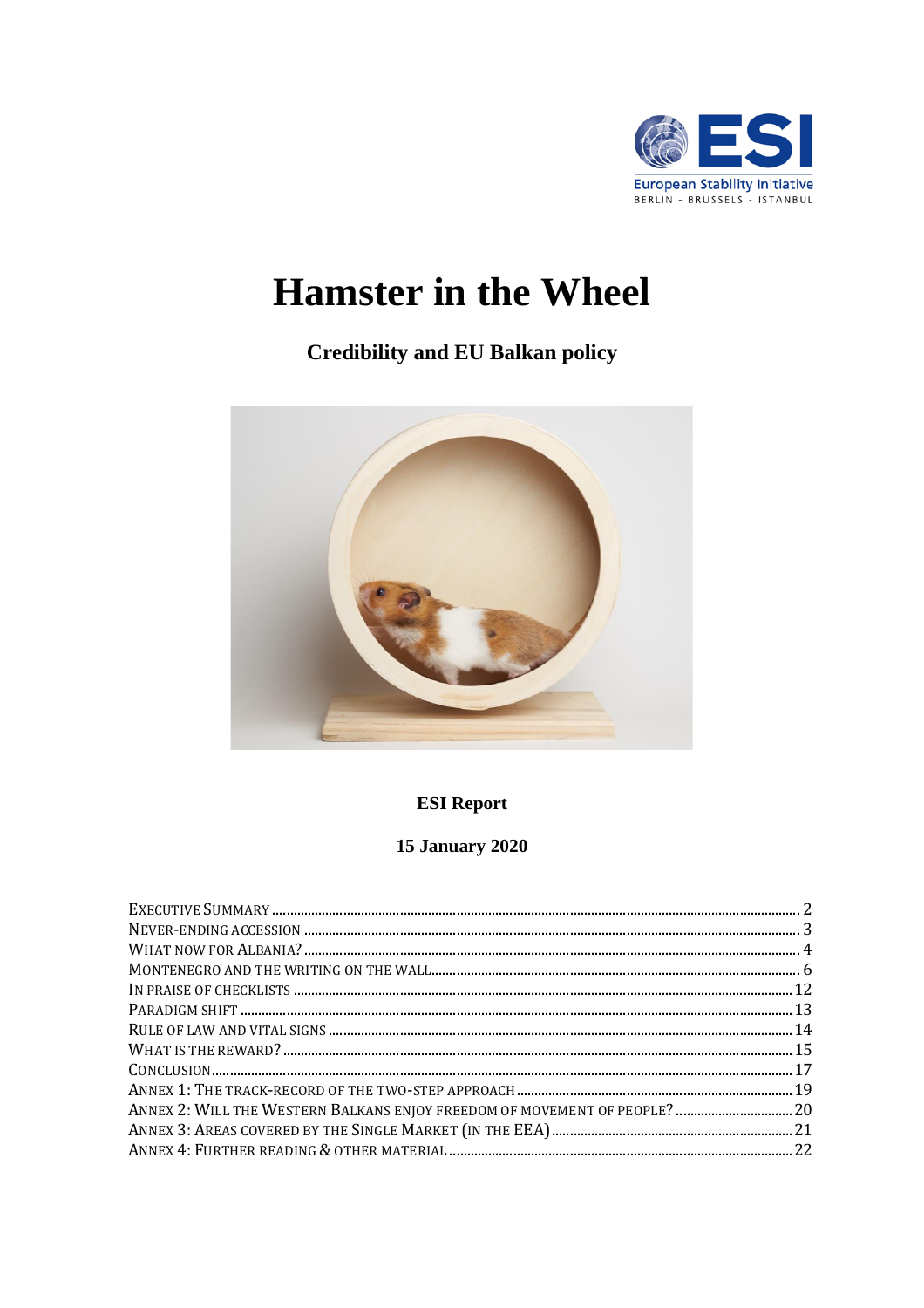#### **Executive Summary**

<span id="page-1-0"></span>Balkan enlargement was in crisis even before EU leaders failed to agree in 2019 on opening accession talks with North Macedonia and Albania. Unless there is a change in methodology and pace, no Western Balkan country is likely to be a member of the EU by 2030.

On the issue of North Macedonia and Albania the European Union remains divided. There are three groups of countries: The Netherlands is for opening accession talks only with North Macedonia. France is opposed to separate North Macedonia and Albania and argues that it is better not to start talks with either. Italy insists that talks must start with both. The result of this division is a stalemate. If Paris, Rome and The Hague could find a joint common position, the rest of the EU might rally around it.

How might this be achieved? The French position is that the accession process itself needs to change. This paper agrees: without changes in the way talks are organised Macedonian and Albanian reformers will soon feel like hamsters in a wheel, realising that, regardless of how much effort they make, they are not getting closer to joining the EU even by 2030. To understand why, look at what happened to Montenegro. In eight years, Montenegro managed to close only three chapters. Two of these were opened and closed on the same day. Did the government in Podgorica stop working? Did the EU decide, politically, that it simply does not want to close any chapters?

According to the Commission's assessments, between 2015 and 2019 Montenegro made no progress in 23 chapters; advanced (slightly) in nine; and was backsliding in one. At this moment Montenegro is "well advanced" – the best grade – in zero chapters. The focus on opening chapters has misled political attention. It is no indicator of progress. Credible scorecards are. Today the EU needs to square the North Macedonia/Albania circle. But it must also reform the process, make it truly merit based and offer a credible interim goal that inspires real change. This is possible through a reform that builds on the current system but makes four crucial changes.

- **1. A two-stage process**: The **goal of talks** remains full accession, while the **intermediate goal** is to offer Single Market entry. In a paper circulated in late 2019 France suggested different stages. This idea can be simplified: there are *two* stages. The first stage is joining the Single Market in the way Finland, Sweden and Austria did in 1994. Joining the Single Market by 2025 would be a realistic goal for Balkan frontrunners. Joining the Single Market by 2030 should be a realistic goal for all Western Balkan countries. This should only depend on them. They would then enjoy the four freedoms – the free movement of goods, capital, services, and labour – that Norway and Iceland enjoy today.
- **2. Opening and closing all chapters together:** Instead of opening and closing chapters one by one, they could all be opened at the beginning and closed all at once. The key measure of progress is not a formal one, but substantive changes measured in progress reports.
- **3. The rule of law becomes truly central:** All democracy, rule of law and human rights conditions must be fully met before any country can join the Single Market. *Rule of law conditions would be as demanding for joining the Single Market as for full membership, and monitoring of these even stricter*.
- **4. Reversibility:** If any country seriously violates basic human rights or undermines the independence of the judiciary it should be possible to suspend the accession process with a simple majority of members voting. Suspension should have real effects, including freezing preaccession funding. And it should also be possible to restart talks with a simple majority.

Carrying out the reforms needed to join the Single Market and to join the EU has been phenomenally beneficial for peripheral economies. Catching up is possible. North Macedonia today is at the level of development where Lithuania was in 1999. Serbia today is where Estonia was in 1999. Bosnia 2018 is the Romania of 1999. Countries can change. Enlargement policy can have a major impact. For this is must be credible, merit based and serious. It has happened before. It can happen again.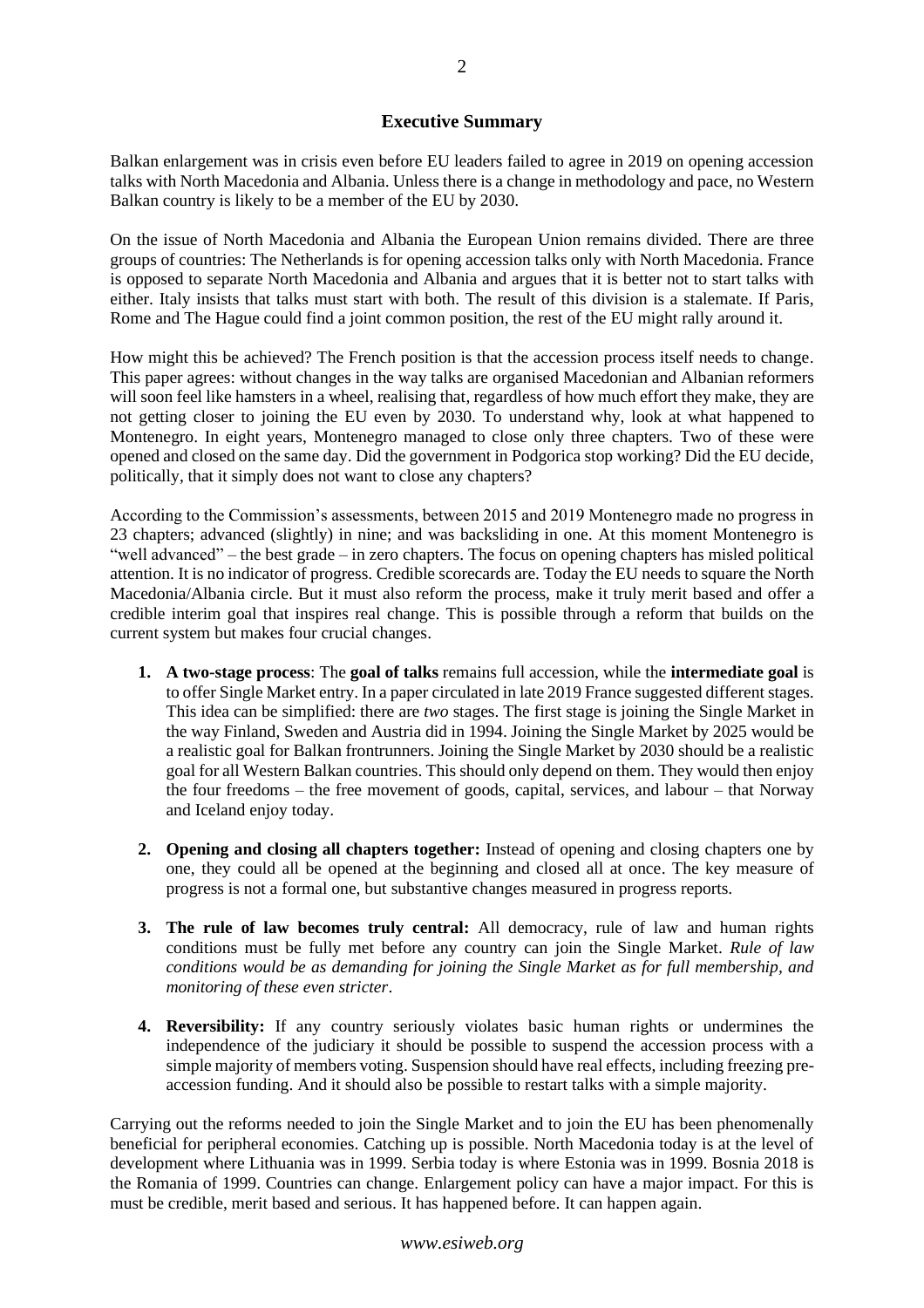# **Never-ending accession**

<span id="page-2-0"></span>In 2010 some European thinkers were asked about the shape of the European Union in 2030.

One predicted that the former Yugoslav republics of Croatia, Serbia, Bosnia and Herzegovina, and Montenegro, as well as Albania, would all join the European Union between 2011 and 2020. Another wrote that by 2030 "the EU will include all of the Balkans, Switzerland, Iceland and Norway; Turkey, Ukraine, Moldova, and Belarus probably will be members." A third, former German foreign minister Joschka Fischer, diagnosed a deep European malaise: the "Franco-German engine … appears blocked, at least for the moment." National positions across the EU are "simply too different."<sup>1</sup> Fischer predicted that therefore any "expansion of the EU to include the Balkan states by 2030 … should also be ruled out." Fischer is a friend of enlargement. In the same article he praised the effects of past enlargement policy, which brought about a "successful rejuvenation of a country's economy, society, government, and legal system." His conclusion was that the EU had a powerful tool available to transform societies, but because of disagreements would not be able to employ it.

Since then one decade has passed. We now know what *actually* happened since 2010:

The last country to join the EU, Croatia, applied for accession in 2003. It became an official candidate one year later (2004), started accession talks another year later (2005), concluded accession talks six years later (2011). Croatia joined the EU *one decade after it had applied* (2013).

North Macedonia applied for accession in 2004. It became an official candidate within one year (2005). In the *fourteen years* since then it has not been allowed to start accession talks.

Montenegro applied for accession in 2008. It started talks *four years* later (June 2012). It has now been negotiating for almost eight years, already longer than Croatia. Of 35 negotiation chapters only 3 have been provisionally closed. At a summit in Sofia in May 2018, *ten years* after Montenegro's membership application, EU member states refused to support a European Commission target for the country to "potentially be ready for membership in a 2025 perspective."<sup>2</sup> Montenegro is the front-runner in the Western Balkans today.

Serbia applied for accession in 2009. It started talks *five years* later (2014). It has, so far, provisionally closed 2 chapters.

Albania applied for accession in 2009, even before Serbia. One decade later it has *not yet* started accession talks.

Bosnia applied for accession in 2016. It has not advanced since.

Kosovo has been told that it *cannot apply* for EU accession, as its independence is not recognised by all EU member states.

<sup>&</sup>lt;sup>1</sup> All quotes: Daniel Benjamin (ed), *Europe 2030*, Brookings, 2010. The first was Jose Cutileiro, the second Charles Grant.

<sup>&</sup>lt;sup>2</sup> European Commission, <u>A credible enlargement perspective for and enhanced EU engagement with the</u> [Western Balkans,](https://ec.europa.eu/commission/sites/beta-political/files/communication-credible-enlargement-perspective-western-balkans_en.pdf) 6 February 2018; Council of the EU, [Sofia declaration of the EU-Western Balkans](https://www.consilium.europa.eu/en/press/press-releases/2018/05/17/sofia-declaration-of-the-eu-western-balkans-summit/)  [summit,](https://www.consilium.europa.eu/en/press/press-releases/2018/05/17/sofia-declaration-of-the-eu-western-balkans-summit/) 17 May 2018..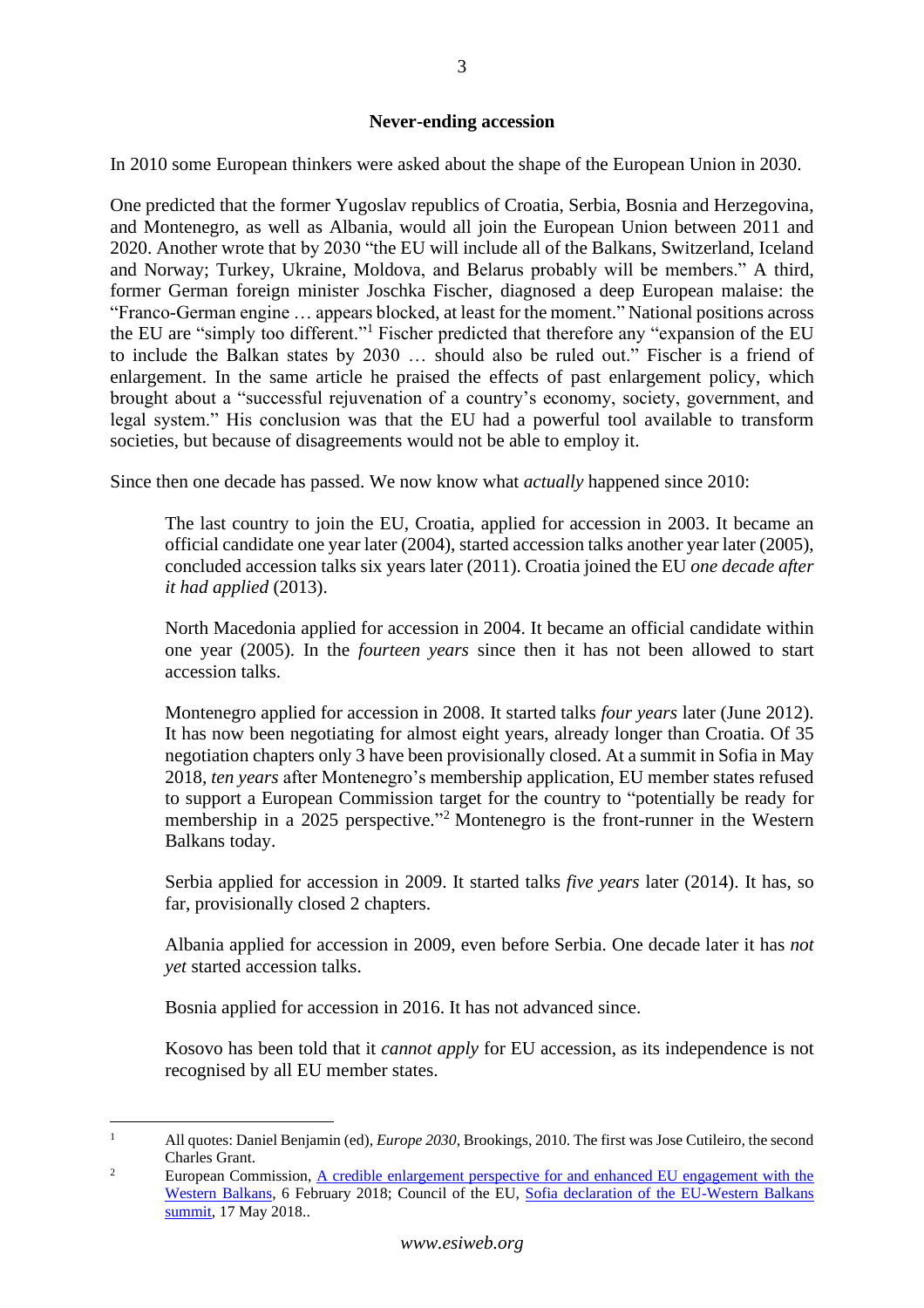Joschka Fischer was right. Balkan enlargement was in crisis even before EU leaders failed to agree in October 2019 on opening accession talks with North Macedonia and Albania. Unless there is a serious change in pace, no Western Balkan country will be a member by 2030.

This is a familiar scenario. Another South East European country has been in the middle of a never-ending accession process even longer. Turkey applied for EU membership in 1987. It started accession talks *18 years later* (2005). It has been negotiating *for 15 years* since. It managed to close 1 chapter. Nobody believes today that these talks will lead to accession by 2030. And while the process was highly transformative early on, leading to many positive reforms in Turkey between 2001 and 2010, it stopped to be a motor for reforms a decade ago.

# **What now for Albania?**

<span id="page-3-0"></span>Since April 2018, when the European Commission recommended opening accession talks with both North Macedonia and Albania, the European Union has been divided.<sup>3</sup> In a nutshell, there are three groups of countries with different positions on what to do.

1. The Netherlands is for opening accession talks only with North Macedonia. This is the position of its parliament, which is very influential when it comes to enlargement policy; and of its government.

In June 2019, 105 out of 150 members of the Dutch parliament voted against starting talks with Albania.<sup>4</sup> The Dutch prime minister, Mark Rutte, told Pobjeda, a Montenegrin daily, on 10 December 2019 that:

"We do not believe that Albania is ready to start talks with the EU now… Some others do not want it (to decouple North Macedonia and Albania), which is why at the last meeting of the European Council, we decided not to progress on the question of opening negotiations with these countries." 5

2. France and other countries do not agree to separate ("decouple") North Macedonia and Albania and argue that it is therefore better not to start talks with either.

Emmanuel Macron said at a press conference on 18 October 2019 following the European Council:

"I think that opening enlargement talks with North Macedonia and keeping Albania away would have been a fatal political mistake in the region! And this is the only consensus that could emerge. I think this would be a fatal political mistake! You would have unprecedented violent political and social movements, not only in Albania, but also in all the countries with Albanian-speaking minorities."<sup>6</sup>

<sup>&</sup>lt;sup>3</sup> EEAS, The former Yugoslav Republic of Macedonia and Albania: Commission recommends opening [accession negotiations,](https://eeas.europa.eu/headquarters/headquarters-Homepage/43084/former-yugoslav-republic-macedonia-and-albania-commission-recommends-opening-accession_en) 17 April 2018; Council of the EU, [Council conclusions on enlargement and](https://www.consilium.europa.eu/en/press/press-releases/2018/06/26/council-conclusions-on-enlargement-and-stabilisation-and-association-process/)  [stabilisation and association process,](https://www.consilium.europa.eu/en/press/press-releases/2018/06/26/council-conclusions-on-enlargement-and-stabilisation-and-association-process/) 26 June 2018; EEAS, [2019 Enlargement Package: "North](https://eeas.europa.eu/headquarters/headquarters-homepage/63405/2019-enlargement-package-north-macedonia-and-albania-have-delivered-reforms-says-mogherini_fr)  [Macedonia and Albania have delivered on reforms",](https://eeas.europa.eu/headquarters/headquarters-homepage/63405/2019-enlargement-package-north-macedonia-and-albania-have-delivered-reforms-says-mogherini_fr) 29 May 2019; Council of the EU, Presidency [conclusions on enlargement and stabilisation and association process,](https://www.consilium.europa.eu/en/press/press-releases/2019/10/15/presidency-conclusions/) 15 October 2019.

<sup>&</sup>lt;sup>4</sup> European Western Balkans, <u>"The Netherlands opposes starting EU negotiations with Albania", 13 June</u> 2019.

<sup>&</sup>lt;sup>5</sup> Pobjeda, <u>"Da bi otpočele pregovore države moraju biti spremne kao Crna Gora", 10 December 2019.<br>The Elysee "Conférence de presse è l'issue du Conseil auropéen des 17 et 18 octobre 2010", 18 Octob</u>

The Elysee, ["Conférence de presse à l'issue du Conseil européen des 17 et 18 octobre 2019",](https://www.elysee.fr/emmanuel-macron/2019/10/18/conference-de-presse-a-lissue-du-conseil-europeen-des-17-et-18-octobre-2019) 18 October 2019.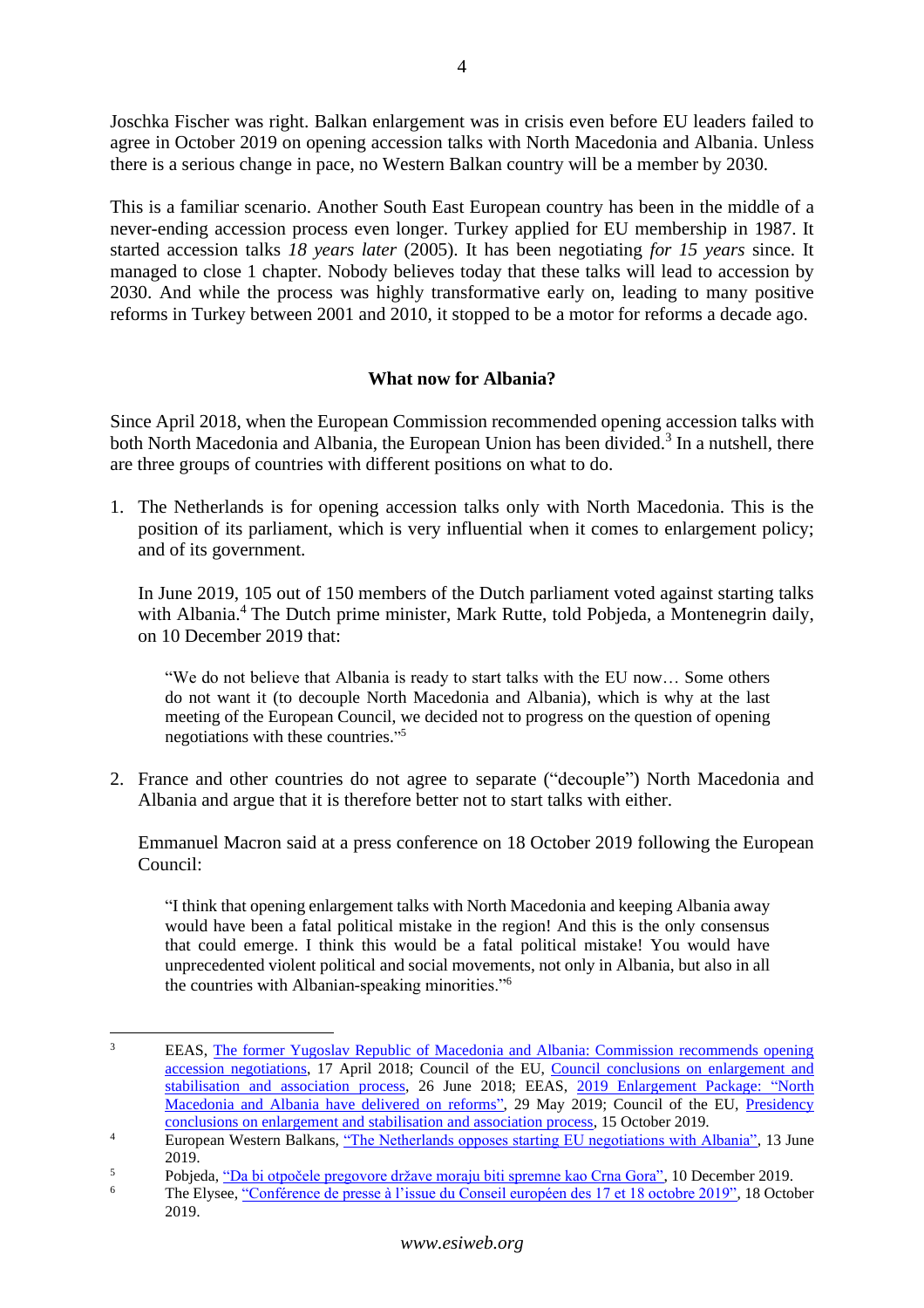Macron repeated this position in an interview published by The Economist on 7 November 2019:

"I should add that most of them were in favour of opening up to North Macedonia, but nearly half of them were against opening up to Albania. Fatal error. Ask them tomorrow whether they want to open the door to Albania. Half of them will say no. They want to open up to North Macedonia, it's small, it has changed its name and that's a real historic achievement. It doesn't frighten anyone." 7

And most recently, on 4 December 2019, following the NATO summit in London:

"I reject to separate Albania and Northern Macedonia, it is a matter of balance in the region, it is bad to separate, it would be a deadly decision if we opened talks with Northern Macedonia, but not Albania." 8

3. Italy and other countries insist that talks must start with both countries at the same time and as soon as possible.

During his visit to Tirana where he met the Albanian prime minister Edi Rama in December 2019, Italian foreign minister Luigi di Maio explained:

"I emphasized to the Prime Minister Italy's support for the European journey of Albania and North Macedonia. Italy insists on the need for a positive decision for both countries, for a date for the convening of the first intergovernmental conference and also for a mandate for the Commission to prepare the framework for negotiations."<sup>9</sup>

The likely result of this division is a continuing stalemate. However, if Paris, Rome and The Hague could find a joint common position, the rest of the EU might rally around it.

How can this be achieved? The French position is that the accession process itself needs to change profoundly, to move towards a "new paradigm."<sup>10</sup> In the interview with The Economist, Macron repeated what he had said many times before: "We have a problem. We can't make it work with 27 of us ... Do you think it will work better if there are 30 or 32 of us?"<sup>11</sup> He warned that the enlargement process was in urgent need of reform:

"We need to reform our membership procedures, they're no longer fit for purpose. They're not strategic. They're not political, too bureaucratic and not reversible … If we achieve this reform in the coming months, I'd be ready to open negotiations." <sup>12</sup>

On 7 January 2020, before meeting Croatian prime minister Andrej Plenkovic, Emanuel Macron explained that he hoped agreement on such a shift could be found before the Zagreb Balkan summit in May  $2020$ <sup>13</sup> *How* this can be done remains to be seen.

<sup>&</sup>lt;sup>7</sup> The Economist, <u>"Emmanuel Macron in his own words (English)"</u>, 7 November 2019.

<sup>&</sup>lt;sup>8</sup> MIA, <u>"Makron: Nema pocetok na pregovori bez prethodna reforma na procedurata", 4 December 2019.<br><sup>9</sup> Oculus Navy, "Italian Minister Luigi di Majo confirms Italy's support for integration and reconstruction</u>

<sup>9</sup> Oculus News, ["Italian Minister Luigi di Maio confirms Italy's support for integration and reconstruction](https://www.ocnal.com/2019/12/italian-minister-luigi-di-maio-confirms.html)  [after the earthquake",](https://www.ocnal.com/2019/12/italian-minister-luigi-di-maio-confirms.html) 12 December 2019.

<sup>&</sup>lt;sup>10</sup> The Elysee, "Declaration of president Emmanuel Macron with Andrej Plenković, prime minister of the [Republic of Croatia",](https://www.elysee.fr/emmanuel-macron/2020/01/07/declaration-du-president-de-la-republique-avec-andrej-plenkovic-premier-ministre-de-la-republique-de-croatie) 7 January 2020. For a more substantial analysis see: ESI, [Coup de grâce –](https://www.esiweb.org/pdf/ESI%20-%20Coup%20de%20grace%20-%2025%20October%202019.pdf) Delors [and squaring the circle –](https://www.esiweb.org/pdf/ESI%20-%20Coup%20de%20grace%20-%2025%20October%202019.pdf) Norway in the Balkans, 25 October 2019.

<sup>&</sup>lt;sup>11</sup> The Economist, <u>"Emmanuel Macron in his own words (English)"</u>, 7 November 2019.

 $\frac{12}{13}$  Ibid.

The Elysee, ibid.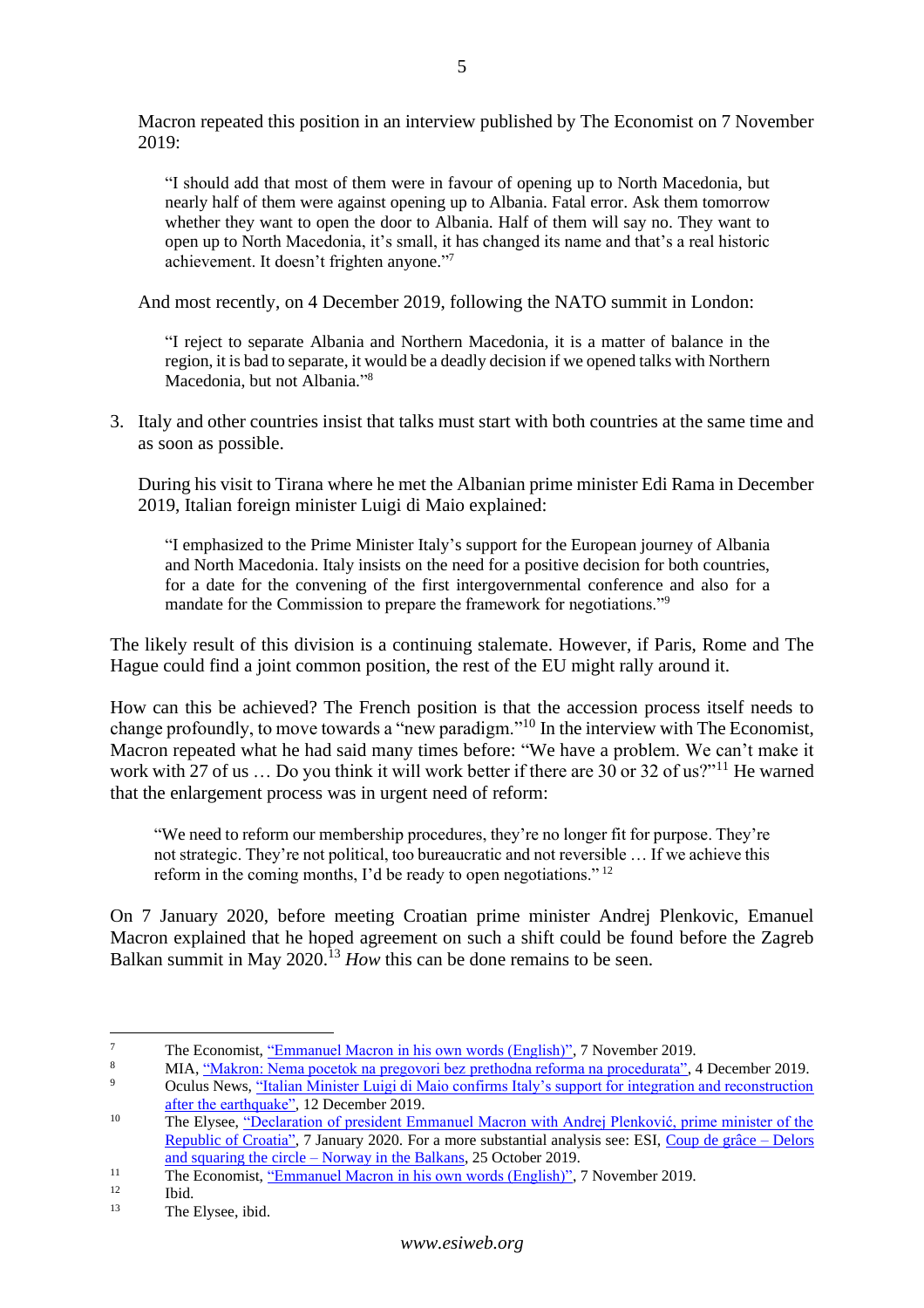# **Montenegro and the writing on the wall**

<span id="page-5-0"></span>A good starting point is to admit that there was an urgent need for such a paradigm shift even before the recent debate over Albania and North Macedonia. Long before October 2019 the accession process was in desperate need of reform. Imagine for a moment that France, Italy and the Netherlands would all agree on the opening of talks, either with one or with both countries, and without any change in the way accession talks are taking place. What would happen? The reasonable prediction would be: very little.

Before long North Macedonia and Albania, which have carried out many reforms in recent years, would likely lose momentum. Reformers would soon feel like hamsters in a wheel, realising that regardless of how much effort they make, they would still not be getting any closer to joining the EU, even by 2030. To understand why this is likely, look at what happened to Montenegro, the front-runner in the Western Balkans since it started its accession talks in June 2012.

The subjects discussed during accession talks are divided in 33 headings, so-called **chapters**. 14 During the past eight years Montenegro has "opened talks" on all chapters except one.<sup>15</sup> There is a formal procedure where all EU governments must agree unanimously to **open each chapter.** But what does this mean? It does not lead to any additional funding. There is no different reporting on results. There are no additional meetings on the subject.

Many in the EU believe that opening a chapter is a carrot. But after years of opening chapters with Montenegro it seems clear that this exercise is of limited use. Sometimes, EU governments expect the country to do something specific *before* a chapter is opened. One example: before opening the chapter on agriculture and rural development in December 2016, the Council asked Montenegro to present "a comprehensive national strategy on agriculture and rural development, including an action plan."<sup>16</sup> This should:

"serve as a basis for the transposition, implementation and enforcement of the *acquis*. The action plan will, among other issues, include the development of a land parcel identification system and a unique identification system for farmers to prepare for the management and controls of agricultural payments."<sup>17</sup>

The only important thing that happens when a chapter is opened is that EU member states set new conditions, **closing benchmarks**, to be met before this chapter may be closed. For example, in the area of food safety, veterinary and phytosanitary policy it is expected that Montenegro "guarantees the establishment of an EU-compliant system for official controls of live animals and animal products."<sup>18</sup> And that it:

"– submits to the Commission an approved national programme for the upgrading of establishments for products of animal origin, including establishments for animal by-

 $\frac{17}{18}$  Ibid.

<sup>14</sup> There are 35 chapters but two chapters are not negotiated: chapter 34 on "institutions" that "covers the institutional and procedural rules of the EU" and chapter 35 on "other issues" which "includes miscellaneous issues which come up during the negotiations but which are not covered under any other negotiating chapter." See European Commission, [Chapters of the acquis.](https://ec.europa.eu/neighbourhood-enlargement/policy/conditions-membership/chapters-of-the-acquis_en)

<sup>&</sup>lt;sup>15</sup> Council of the EU, <u>Montenegro</u>, accessed January 2020.

<sup>16</sup> Ministry of European Affairs of Montenegro, [EU Accession Negotiations: Analysis of Benchmarks for](https://www.google.com/url?sa=t&rct=j&q=&esrc=s&source=web&cd=1&cad=rja&uact=8&ved=2ahUKEwj7sYPK84DnAhUKjqQKHdseABMQFjAAegQIAxAC&url=http%3A%2F%2Fwww.kei.gov.me%2FResourceManager%2FFileDownload.aspx%3Frid%3D326271%26rType%3D2%26file%3DK.A.%20Eng.pdf&usg=AOvVaw1Nr_FHNzECvMGKAxBnQ0xi)  [Montenegro through comparison with Croatia and Serbia,](https://www.google.com/url?sa=t&rct=j&q=&esrc=s&source=web&cd=1&cad=rja&uact=8&ved=2ahUKEwj7sYPK84DnAhUKjqQKHdseABMQFjAAegQIAxAC&url=http%3A%2F%2Fwww.kei.gov.me%2FResourceManager%2FFileDownload.aspx%3Frid%3D326271%26rType%3D2%26file%3DK.A.%20Eng.pdf&usg=AOvVaw1Nr_FHNzECvMGKAxBnQ0xi) January 2018.

<sup>18</sup> Ministry of European Affairs of Montenegro, [EU Accession Negotiations: Analysis of Benchmarks for](https://www.google.com/url?sa=t&rct=j&q=&esrc=s&source=web&cd=1&cad=rja&uact=8&ved=2ahUKEwj7sYPK84DnAhUKjqQKHdseABMQFjAAegQIAxAC&url=http%3A%2F%2Fwww.kei.gov.me%2FResourceManager%2FFileDownload.aspx%3Frid%3D326271%26rType%3D2%26file%3DK.A.%20Eng.pdf&usg=AOvVaw1Nr_FHNzECvMGKAxBnQ0xi)  [Montenegro through comparison with Croatia and Serbia,](https://www.google.com/url?sa=t&rct=j&q=&esrc=s&source=web&cd=1&cad=rja&uact=8&ved=2ahUKEwj7sYPK84DnAhUKjqQKHdseABMQFjAAegQIAxAC&url=http%3A%2F%2Fwww.kei.gov.me%2FResourceManager%2FFileDownload.aspx%3Frid%3D326271%26rType%3D2%26file%3DK.A.%20Eng.pdf&usg=AOvVaw1Nr_FHNzECvMGKAxBnQ0xi) January 2018.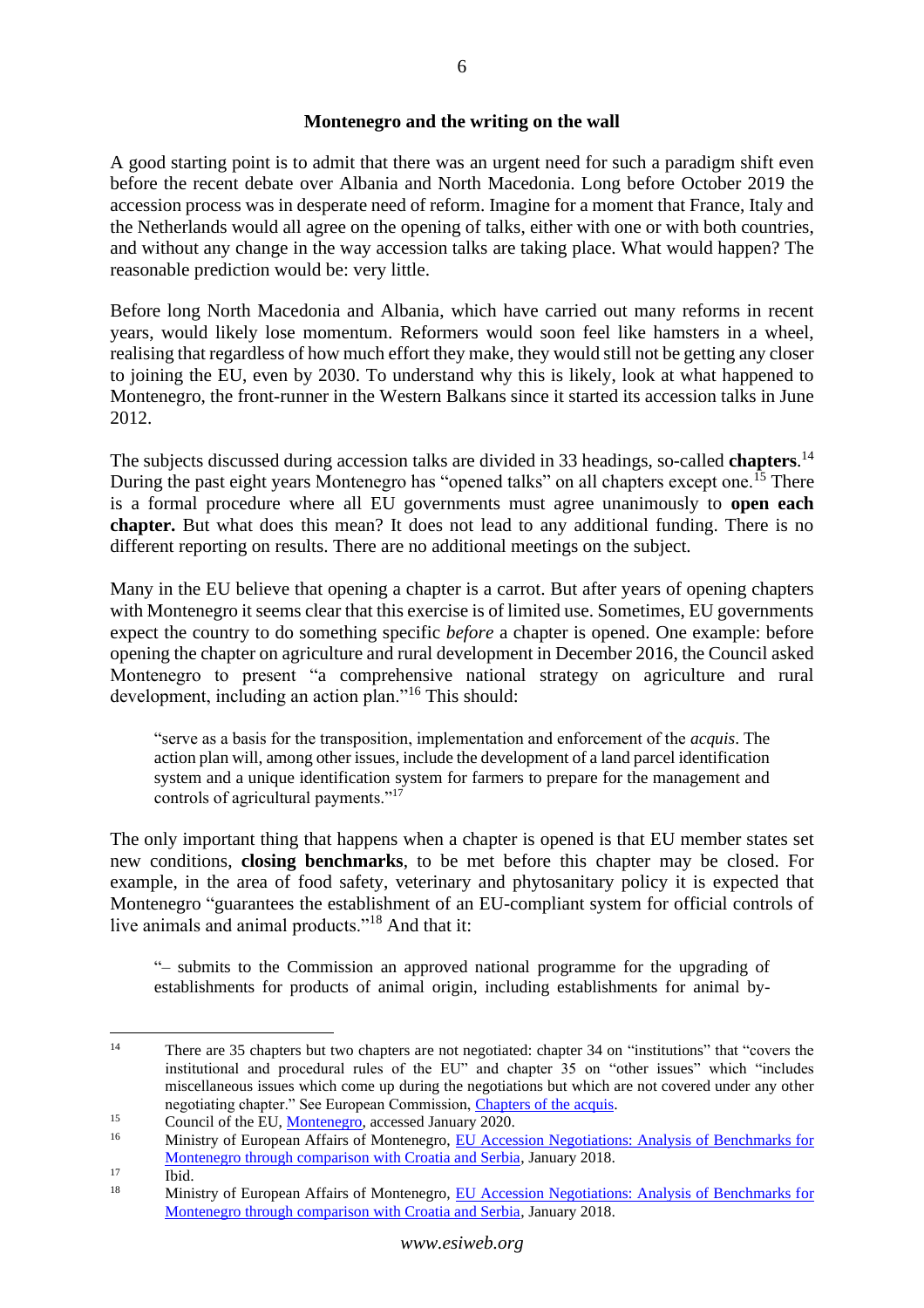products. As regards the milk sector, the national programme should also include a strategy for the use of non-compliant raw milk.

– continues to set up and develop, in accordance with the *acquis*, the relevant administrative structures, in particular as regards food safety controls, and to further increase its administrative capacities and infrastructures. Montenegro demonstrates that it will have sufficient administrative capacity to correctly implement and apply all the *acquis* covered by this chapter upon accession."<sup>19</sup>

This is curious. *Of course, a new member needs to have an EU-compliant system of controlling animal products if its products are to be sold without any controls through the whole EU. But as this is known before accession talks even start, what is the added value of such opening benchmarks? 20*

Note that in eight years Montenegro managed to close three chapters. The two chapters which were closed first are peculiar. In two, "science and research" and "education and culture", Montenegro was *not* expected to do anything: these were opened and closed on the same day! The same happened to Serbia, with these same two chapters. Serbia has not been able to close any other chapter in these past five years, though.<sup>21</sup> Montenegro did close a third one on "external relations." For this it was required to present:

"an action plan for its remaining preparations in terms of legislative alignment, bringing international agreements into conformity with the *acquis* and enhancement of administrative and control capacity to ensure full application and enforcement of the *acquis*  in this chapter from the day of accession."<sup>22</sup>

So why are no chapters being closed? Did the government in Podgorica stop working? Did the EU decide, politically, that it simply does not want to close any chapters? Recently things got stuck completely. In 2019 Montenegro has not opened or closed any chapters.

Was opening all these chapters a meaningful achievement? Is life better for Montenegrin citizens as a result? To answer this, let us look at the substance of reforms. Since 2015 the European Commission has improved its reporting and assessments; annual progress reports used to be impossible to understand, with many sections cut and pasted from previous reports, frustrating anyone trying to understand what was going on.<sup>23</sup> This has changed, making comparison of progress across time and between countries possible. However, these comparisons show a stark truth: on substance, little has happened in recent years in candidate countries.

According to the Commission's assessments, between 2015 and 2019 Montenegro made no progress in 23 chapters; advanced (slightly) in nine; and was backsliding in one (intellectual property). At this moment Montenegro is "well advanced" – the best grade – in zero chapters and has a "good level of preparation" in seven.

<sup>19</sup> Ministry of European Affairs of Montenegro, [EU Accession Negotiations: Analysis of Benchmarks for](https://www.google.com/url?sa=t&rct=j&q=&esrc=s&source=web&cd=1&cad=rja&uact=8&ved=2ahUKEwj7sYPK84DnAhUKjqQKHdseABMQFjAAegQIAxAC&url=http%3A%2F%2Fwww.kei.gov.me%2FResourceManager%2FFileDownload.aspx%3Frid%3D326271%26rType%3D2%26file%3DK.A.%20Eng.pdf&usg=AOvVaw1Nr_FHNzECvMGKAxBnQ0xi)  [Montenegro through comparison with Croatia and Serbia,](https://www.google.com/url?sa=t&rct=j&q=&esrc=s&source=web&cd=1&cad=rja&uact=8&ved=2ahUKEwj7sYPK84DnAhUKjqQKHdseABMQFjAAegQIAxAC&url=http%3A%2F%2Fwww.kei.gov.me%2FResourceManager%2FFileDownload.aspx%3Frid%3D326271%26rType%3D2%26file%3DK.A.%20Eng.pdf&usg=AOvVaw1Nr_FHNzECvMGKAxBnQ0xi) January 2018.

<sup>&</sup>lt;sup>20</sup> For more on this see: ESI, [The Chapter Illusion. For Honesty and clarity in EU-Turkey relations,](https://www.esiweb.org/pdf/ESI%20-%20The%20Turkey%20chapter%20illusion%20-%2015%20May%202017.pdf) 15 May 2017.

<sup>&</sup>lt;sup>21</sup> Ministry of European Affairs of Montenegro, EU Accession Negotiations: Analysis of Benchmarks for [Montenegro through comparison with Croatia and Serbia,](https://www.google.com/url?sa=t&rct=j&q=&esrc=s&source=web&cd=1&cad=rja&uact=8&ved=2ahUKEwj7sYPK84DnAhUKjqQKHdseABMQFjAAegQIAxAC&url=http%3A%2F%2Fwww.kei.gov.me%2FResourceManager%2FFileDownload.aspx%3Frid%3D326271%26rType%3D2%26file%3DK.A.%20Eng.pdf&usg=AOvVaw1Nr_FHNzECvMGKAxBnQ0xi) January 2018.

 $\frac{22}{23}$  Ibid.

<sup>23</sup> ESI, [A reporting revolution? Towards a new generation of progress reports,](https://esiweb.org/reporting-revolution-towards-new-generation-progress-reports) 9 November 2015.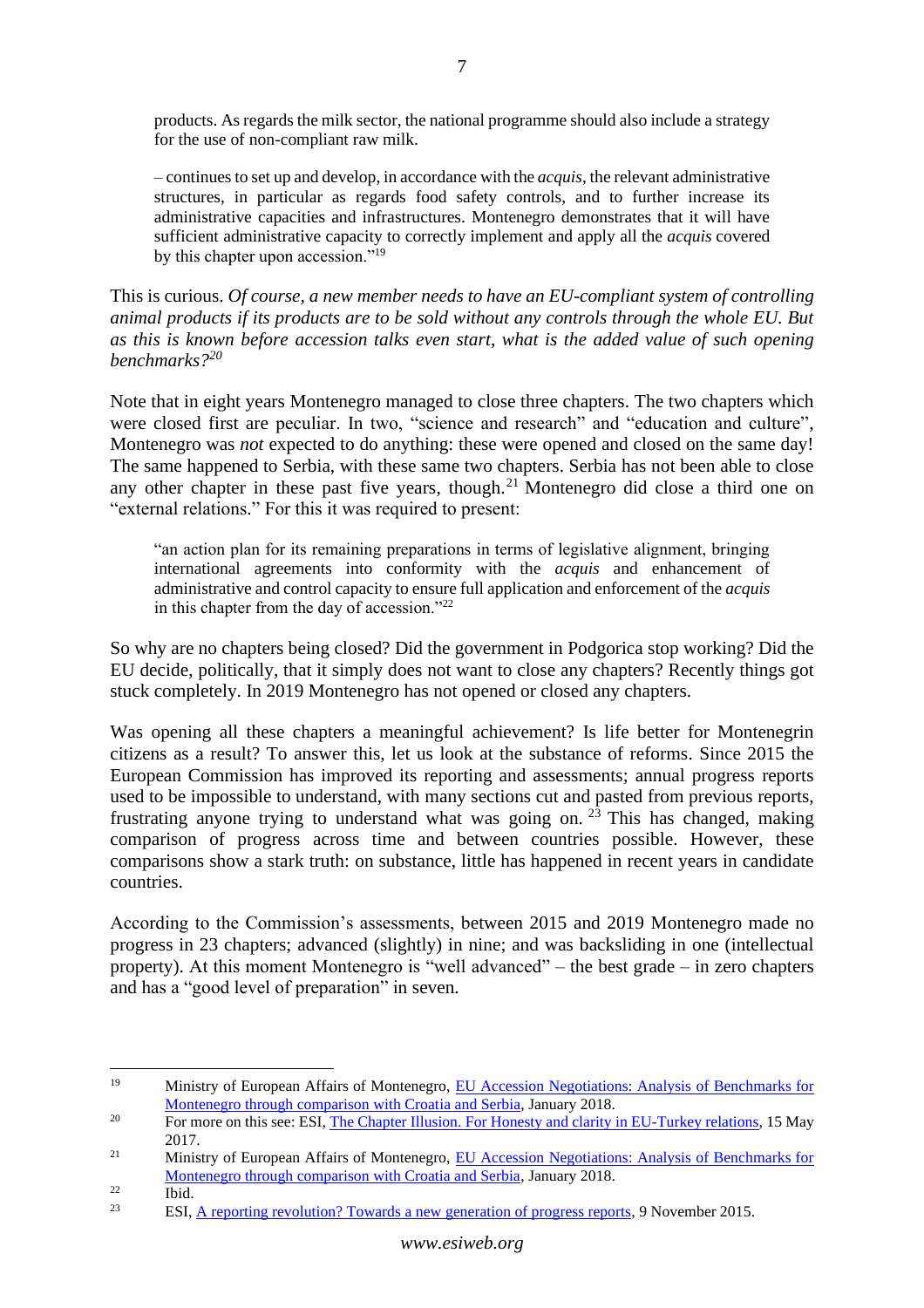Let us translate this into numbers by allocating 1 as the best grade, for being "well advanced", and 5 as the worst grade, for "early stage". Since there are 33 chapters, the best collective score would be 33, and the worst 165. In November 2015 Montenegro's collective score was 105. In May 2019 it was 98. It improved by 7 points in 3.5 years, which is on average by 2 points a year. It needs to advance by another 65 to reach 33. Will this take 30 years?

# *European Commission assessment of Montenegro – 2015 vs. 2019<sup>24</sup>*

Well advanced (1) Good level of preparation (2) Moderately prepared (3) Some level of preparation (4) Early stage (5)

|                         | <b>Chapter</b>                          | 2015                    | 2019           |                  |
|-------------------------|-----------------------------------------|-------------------------|----------------|------------------|
| 1                       | Free movement of goods                  | 3                       | 3              | $\boldsymbol{0}$ |
| $\overline{2}$          | Freedom of movement for workers         |                         | $\overline{4}$ | $-1$             |
| 3                       | Establishment and service provision     | $\overline{3}$          | $\overline{3}$ | $\boldsymbol{0}$ |
| $\overline{\mathbf{4}}$ | Free movement of capital                | $\overline{3}$          | $\overline{3}$ | $\boldsymbol{0}$ |
| 5                       | Public procurement                      | $\overline{3}$          | $\overline{3}$ | $\overline{0}$   |
| 6                       | Company law                             | $\overline{3}$          | $\overline{2}$ | $-1$             |
| 7                       | Intellectual property law               | $\overline{1}$          | $\overline{2}$ | $+1$             |
| 8                       | Competition policy                      | $\overline{3}$          | $\overline{3}$ | $\overline{0}$   |
| 9                       | Financial services                      | $\overline{3}$          | $\overline{3}$ | $\overline{0}$   |
| 10                      | Information society and media           | $\overline{3}$          | $\overline{3}$ | $\boldsymbol{0}$ |
| 11                      | Agriculture and rural development       | $\overline{4}$          | $\overline{3}$ | $-1$             |
| 12                      | Food safety, veterinary, phytosanitary  | 4                       | $\overline{3}$ | $-1$             |
| 13                      | Fisheries                               | 5                       | 4.5            | $-0.5$           |
| 14                      | Transport policy                        | $\overline{3}$          | 2.5            | $-0.5$           |
| 15                      | Energy                                  | $\overline{3}$          | $\overline{2}$ | $-1$             |
| 16                      | Taxation                                | $\overline{\mathbf{3}}$ | $\overline{3}$ | $\boldsymbol{0}$ |
| 17                      | Economic and monetary policy            | $\overline{3}$          | $\overline{3}$ | $\overline{0}$   |
| 18                      | <b>Statistics</b>                       | $\overline{4}$          | $\overline{3}$ | $-1$             |
| 19                      | Social Policy and employment            | 4                       | $\overline{4}$ | $\boldsymbol{0}$ |
| 20                      | Enterprise and industrial policy        | $\overline{\mathbf{3}}$ | $\overline{3}$ | $\boldsymbol{0}$ |
| 21                      | Trans-European networks                 | $\overline{3}$          | $\overline{3}$ | $\boldsymbol{0}$ |
| 22                      | Regional policy, structural instruments | $\overline{3}$          | $\overline{3}$ | $\boldsymbol{0}$ |
| 23                      | Judiciary and fundamental rights        | $\overline{3}$          | $\overline{3}$ | $\boldsymbol{0}$ |
| 24                      | Justice, freedom and security           | $\overline{3}$          | $\overline{3}$ | $\boldsymbol{0}$ |
| 25                      | Science and research                    | $\overline{2}$          | $\overline{2}$ | $\overline{0}$   |
| 26                      | Education and culture                   | $\overline{2}$          | $\overline{2}$ | $\overline{0}$   |
| 27                      | Environment and climate change          | 5                       | $\overline{4}$ | $-1$             |
| 28                      | Consumer and health protection          |                         | $\overline{3}$ | $\boldsymbol{0}$ |
| 29                      | Customs union                           | $\overline{3}$          | $\overline{3}$ | $\overline{0}$   |
| 30                      | <b>External relations</b>               | $\overline{2}$          | $\overline{2}$ | $\boldsymbol{0}$ |
| 31                      | Foreign, security and defence policy    | $\overline{2}$          | $\overline{2}$ | $\boldsymbol{0}$ |
| 32                      | Financial control                       | $\overline{3}$          | $\overline{3}$ | $\boldsymbol{0}$ |
| 33                      | Financial and budgetary provisions      | 5                       | $\overline{5}$ | $\boldsymbol{0}$ |
|                         | <b>Total</b>                            | 105                     | 98             | $-7$             |

<sup>&</sup>lt;sup>24</sup> European Commission, [Montenegro 2015 Report,](https://ec.europa.eu/neighbourhood-enlargement/sites/near/files/pdf/key_documents/2015/20151110_report_montenegro.pdf) 10 November 2015[; Montenegro 2019 Report,](https://ec.europa.eu/neighbourhood-enlargement/sites/near/files/20190529-montenegro-report.pdf) 29 May 2019.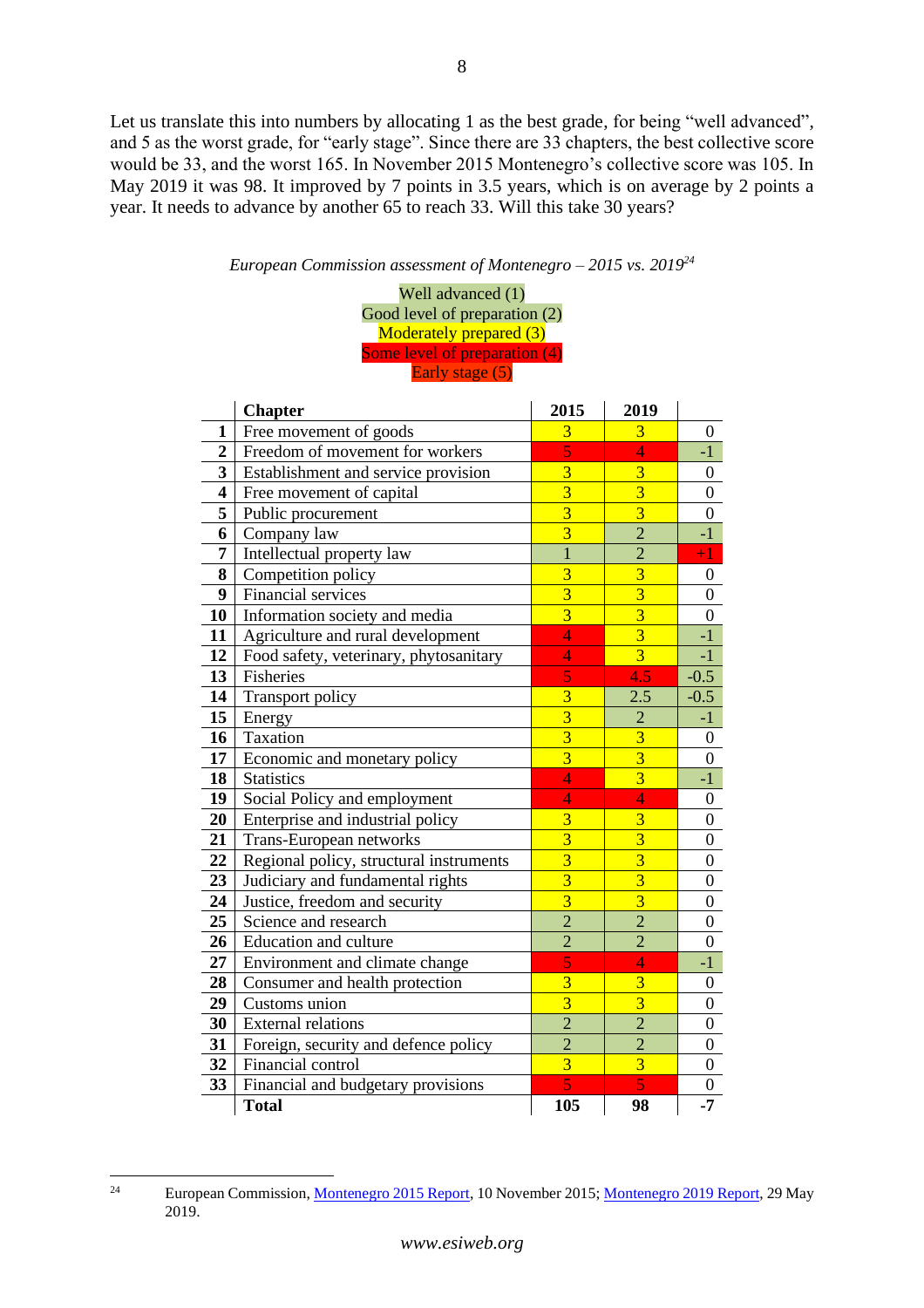What is also striking is that Montenegro stands today roughly at the same level of alignment as North Macedonia, across 33 chapters. North Macedonia has not started accession talks. It has not opened or closed any chapter or received any benchmarks.

|                         | <b>Chapter</b>                          | Montenegro     | <b>North</b><br><b>Macedonia</b> |
|-------------------------|-----------------------------------------|----------------|----------------------------------|
| $\mathbf{1}$            | Free movement of goods                  | $\overline{3}$ | 3                                |
| $\boldsymbol{2}$        | Freedom of movement for workers         | $\overline{4}$ | 5                                |
| $\overline{\mathbf{3}}$ | Establishment and service provision     | $\overline{3}$ | $\overline{3}$                   |
| $\overline{\mathbf{4}}$ | Free movement of capital                | $\overline{3}$ | $\overline{3}$                   |
| 5                       | Public procurement                      | $\overline{3}$ | $\overline{3}$                   |
| 6                       | Company law                             | $\overline{2}$ | $\overline{2}$                   |
| $\overline{7}$          | Intellectual property law               | $\overline{2}$ | $\overline{3}$                   |
| 8                       | Competition policy                      | $\overline{3}$ | $\overline{3}$                   |
| $\overline{9}$          | <b>Financial services</b>               | $\overline{3}$ | $\overline{3}$                   |
| 10                      | Information society and media           | $\overline{3}$ | $\overline{3}$                   |
| 11                      | Agriculture and rural development       | $\overline{3}$ | $\overline{3}$                   |
| 12                      | Food safety, veterinary, phytosanitary  | $\overline{3}$ | $\overline{2}$                   |
| 13                      | <b>Fisheries</b>                        | 4.5            | $\overline{3}$                   |
| 14                      | Transport policy                        | 2.5            | $\overline{3}$                   |
| 15                      | Energy                                  | $\overline{2}$ | $\overline{3}$                   |
| 16                      | Taxation                                | $\overline{3}$ | $\overline{3}$                   |
| 17                      | Economic and monetary policy            | $\overline{3}$ | $\overline{3}$                   |
| 18                      | <b>Statistics</b>                       | $\overline{3}$ | $\overline{3}$                   |
| 19                      | Social Policy and employment            | $\overline{4}$ | $\overline{3}$                   |
| 20                      | Enterprise and industrial policy        | $\overline{3}$ | $\overline{3}$                   |
| 21                      | Trans-European networks                 | $\overline{3}$ | $\overline{2}$                   |
| 22                      | Regional policy, structural instruments | $\overline{3}$ | $\overline{3}$                   |
| 23                      | Judiciary and fundamental rights        | $\overline{3}$ | 3.5                              |
| 24                      | Justice, freedom and security           | $\overline{3}$ | 3                                |
| 25                      | Science and research                    | $\overline{2}$ | $\overline{2}$                   |
| 26                      | Education and culture                   | $\overline{2}$ | $\overline{3}$                   |
| $27\,$                  | Environment and climate change          | 4              | $\overline{4}$                   |
| 28                      | Consumer and health protection          | $\overline{3}$ | $\overline{3}$                   |
| 29                      | Customs union                           | $\overline{3}$ | $\overline{2}$                   |
| 30                      | <b>External relations</b>               | $\overline{2}$ | $\overline{\mathbf{3}}$          |
| 31                      | Foreign, security and defence policy    | $\overline{2}$ | $\overline{3}$                   |
| 32                      | Financial control                       | $\overline{3}$ | $\overline{3}$                   |
| 33                      | Financial and budgetary provisions      | 5              | 5                                |
|                         | <b>Total</b>                            | 98             | 99.5                             |

*European Commission assessment of Montenegro and North Macedonia (May 2019)*<sup>25</sup>

Things are no different for Serbia. Between 2015 and 2019 Serbia has remained at the same level of alignment in 27 chapters, became more prepared in five and was backsliding in one (competition). It advanced by 4.5 points in 3.5 years. At this speed it will reach alignment many decades from now.

<sup>&</sup>lt;sup>25</sup> European Commission, <u>Montenegro 2019 Report, North Macedonia 2019 Report</u>, 29 May 2019.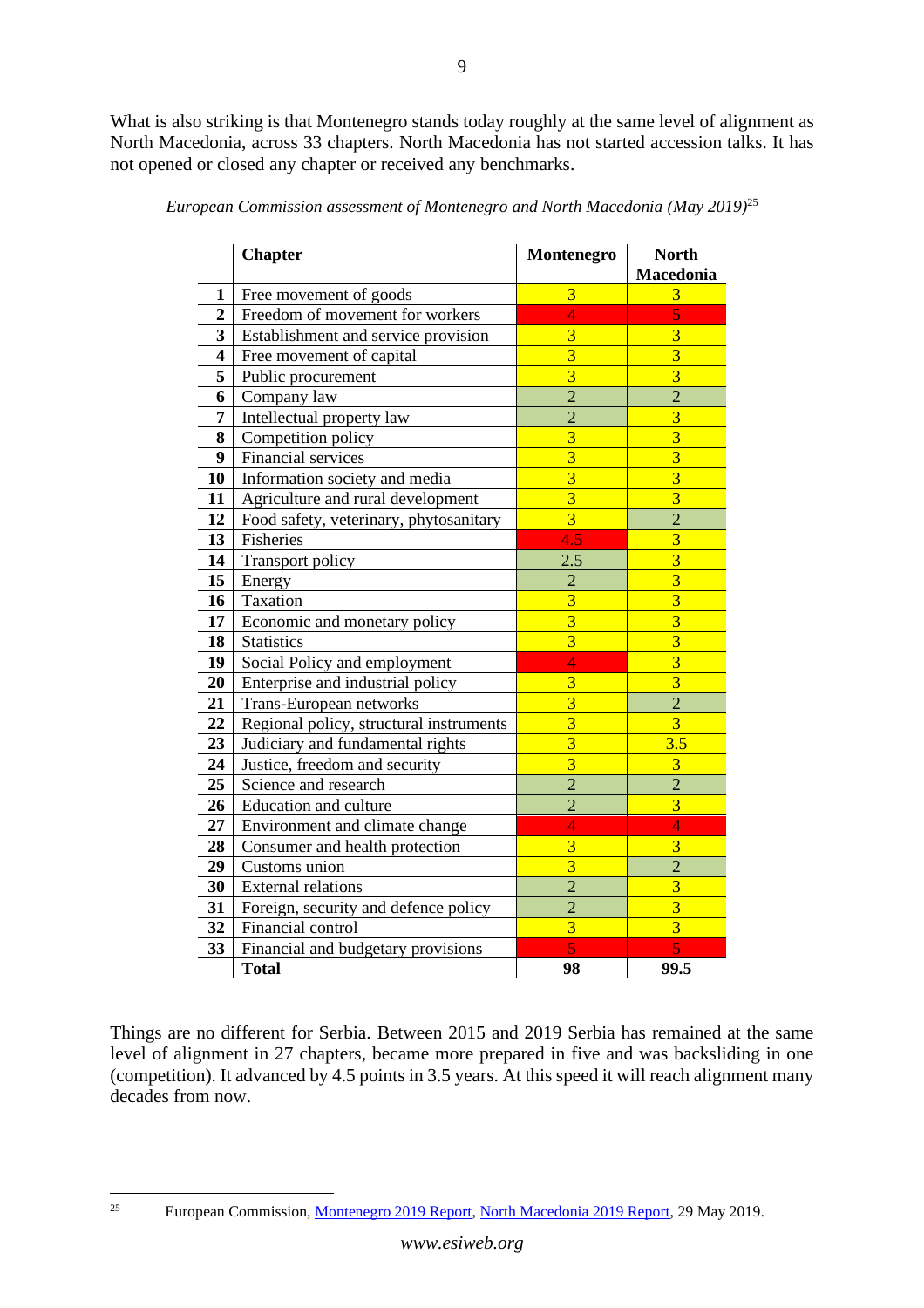| European Commission assessment of Serbia – 2015 vs. 2019 $^{26}$ |  |  |  |
|------------------------------------------------------------------|--|--|--|
|------------------------------------------------------------------|--|--|--|

Well advanced (1) Good level of preparation (2) Moderately prepared (3) Some level of preparation (4) Early stage (5)

|                         | <b>Chapter</b>                          | 2015           | 2019                    |                  |
|-------------------------|-----------------------------------------|----------------|-------------------------|------------------|
| 1                       | Free movement of goods                  | 3              | 3                       | $\overline{0}$   |
| $\overline{2}$          | Freedom of movement for workers         | $\overline{3}$ | $\overline{3}$          | $\boldsymbol{0}$ |
| 3                       | Establishment and service provision     |                | $\overline{3}$          | $\boldsymbol{0}$ |
| $\overline{\mathbf{4}}$ | Free movement of capital                | $\overline{3}$ | $\overline{3}$          | $\boldsymbol{0}$ |
| 5                       | Public procurement                      | $\overline{3}$ | $\overline{3}$          | $\boldsymbol{0}$ |
| 6                       | Company law                             | $\overline{2}$ | $\overline{2}$          | $\boldsymbol{0}$ |
| 7                       | Intellectual property law               | $\overline{2}$ | $\overline{2}$          | $\boldsymbol{0}$ |
| 8                       | Competition policy                      | $\overline{3}$ | 3.5                     | $+0.5$           |
| 9                       | Financial services                      | $\overline{3}$ | $\overline{3}$          | $\boldsymbol{0}$ |
| 10                      | Information society and media           | $\overline{3}$ | $\overline{3}$          | $\overline{0}$   |
| 11                      | Agriculture and rural development       | $\overline{5}$ | $\overline{4}$          | $-1$             |
| 12                      | Food safety, veterinary, phytosanitary  | $\overline{3}$ | $\overline{\mathbf{3}}$ | $\boldsymbol{0}$ |
| 13                      | <b>Fisheries</b>                        | $\overline{3}$ | $\overline{3}$          | $\boldsymbol{0}$ |
| 14                      | Transport policy                        | $\overline{3}$ | $\overline{2}$          | $-1$             |
| 15                      | Energy                                  | $\overline{3}$ | $\overline{3}$          | $\boldsymbol{0}$ |
| 16                      | Taxation                                | $\overline{3}$ | $\overline{3}$          | $\boldsymbol{0}$ |
| 17                      | Economic and monetary policy            | $\overline{3}$ | $\overline{3}$          | $\boldsymbol{0}$ |
| 18                      | <b>Statistics</b>                       | $\overline{3}$ | $\overline{3}$          | $\boldsymbol{0}$ |
| 19                      | Social Policy and employment            | $\overline{3}$ | $\overline{\mathbf{3}}$ | $\boldsymbol{0}$ |
| 20                      | Enterprise and industrial policy        | $\overline{3}$ | $\overline{3}$          | $\boldsymbol{0}$ |
| 21                      | Trans-European networks                 | $\overline{3}$ | $\overline{\mathbf{3}}$ | $\boldsymbol{0}$ |
| 22                      | Regional policy, structural instruments | $\overline{3}$ | $\overline{3}$          | $\overline{0}$   |
| 23                      | Judiciary and fundamental rights        | $\overline{4}$ | $\overline{4}$          | $\boldsymbol{0}$ |
| 24                      | Justice, freedom and security           | 4              | $\overline{4}$          | $\boldsymbol{0}$ |
| 25                      | Science and research                    | $\overline{2}$ | $\overline{2}$          | $\boldsymbol{0}$ |
| 26                      | Education and culture                   | $\overline{2}$ | $\overline{2}$          | $\boldsymbol{0}$ |
| 27                      | Environment and climate change          | $\overline{5}$ | $\overline{4}$          | $-1$             |
| 28                      | Consumer and health protection          | $\overline{3}$ | $\overline{3}$          | $\overline{0}$   |
| 29                      | Customs union                           | $\overline{3}$ | $\overline{2}$          | $-1$             |
| 30                      | <b>External relations</b>               | $\overline{3}$ | $\overline{3}$          | $\boldsymbol{0}$ |
| 31                      | Foreign, security and defence policy    | $\overline{3}$ | $\overline{3}$          | $\boldsymbol{0}$ |
| 32                      | Financial control                       | $\overline{3}$ | $\overline{3}$          | $\overline{0}$   |
| 33                      | Financial and budgetary provisions      | 5              | $\overline{4}$          | -1               |
|                         | <b>Total</b>                            | 103            | 98.5                    | $-4.5$           |

One thing is obvious: the focus on opening chapters is misleading. It is no indicator of progress at all. Credible scorecards are. What matters to citizens is not whether Montenegro is told officially, at a ceremonial hand-over of benchmarks, that its food safety standards, air and water quality or its system of spending public money *should* meet EU standards; that is, obviously, the point of the whole accession exercise. What matters to citizens is whether this happens. If it does not, *what is the point*?

<sup>&</sup>lt;sup>26</sup> European Commission, [Serbia 2015 Report,](https://ec.europa.eu/neighbourhood-enlargement/sites/near/files/pdf/key_documents/2015/20151110_report_serbia.pdf) 10 November 2015; [Serbia 2019 Report,](https://ec.europa.eu/neighbourhood-enlargement/sites/near/files/20190529-serbia-report.pdf) 29 May 2019.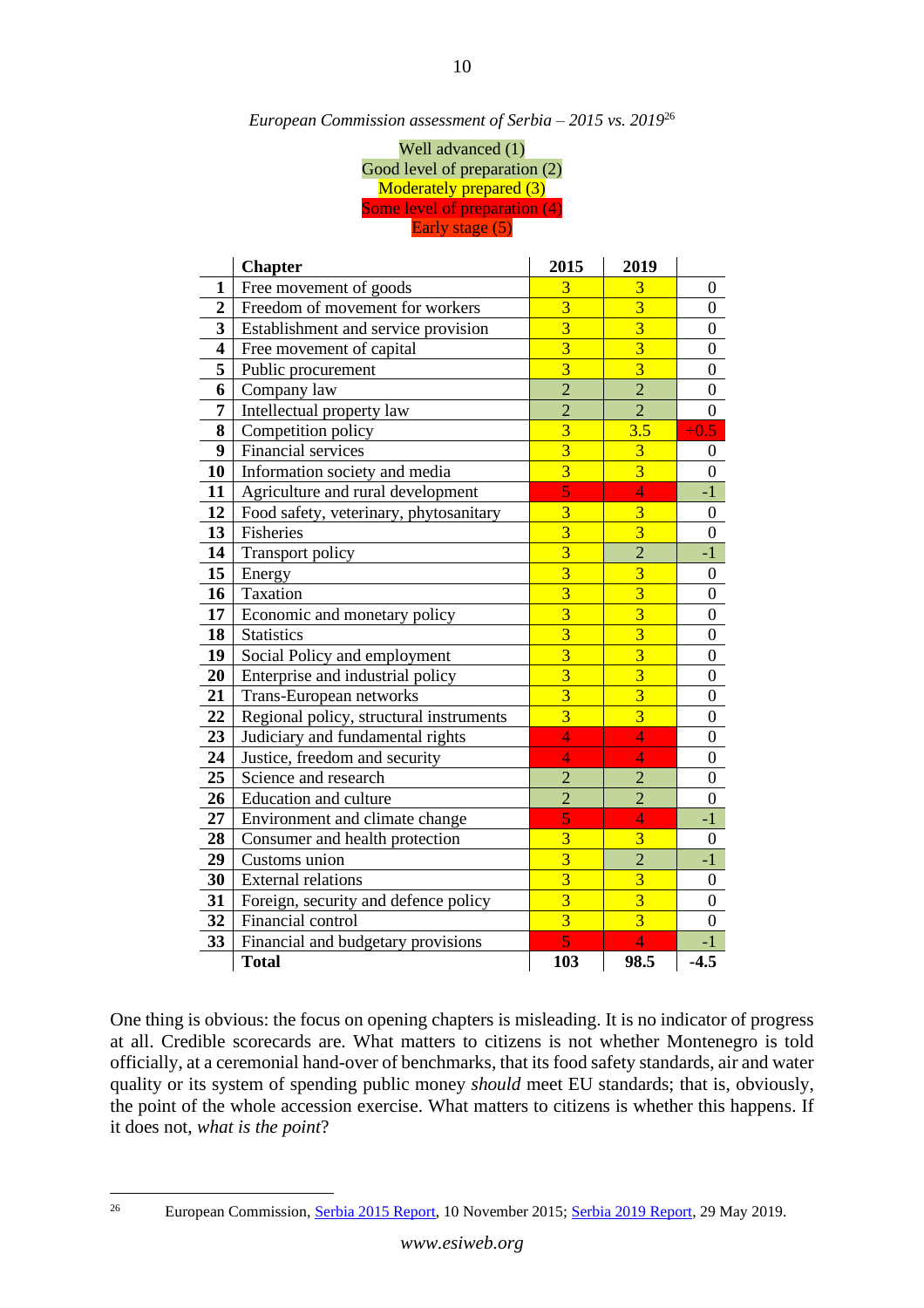*It is easy to explain, in terms any citizen understands, what it means to be "well advanced": it* is about laws, institutions and practices. Let us look at the area of public procurement to illustrate this. This is about how governments spend public money, and whether they do so in a way that is fair to citizens and businesses from across the EU. When people worry about largescale corruption, they mostly worry about a weak procurement system.

Montenegro opened this chapter in December 2013. At the time the Council of the EU published a list of expectations. These fall into three categories:

#### *Laws*

The Council expected in 2013 that Montenegro "*aligns its national legislative framework* covering all areas of public procurement."<sup>27</sup> So how far has it come?

Six years later, in the May 2019 Commission report on Montenegro, we learn that "*preparations continued for new laws* on concessions and public procurement, aimed at alignment with the 2014 EU Procurement Directives."<sup>28</sup> The report asked Montenegro to "adopt and implement the laws on public-private partnership and public procurement", and to regulate "procurement in the area of defence and security." Which raises questions: how many more laws does Montenegro need to adopt and change, before the chapter can be closed? How many has it already adopted? How close is it to the finishing line? What is missing?

## *Institutions*

The Council expected in 2013 that Montenegro "puts in place adequate administrative and institutional capacity at all levels."<sup>29</sup> What happened since?

The May 2019 report notes that "institutional changes concerning public procurement administration, introduced at the end of 2018, *may have an impact* on the country's implementation and enforcement capacity."<sup>30</sup> What does this mean? How many institutions are still in need of reform? What kind of reform? It is very hard to tell.

# *Track record*

The Council expected in 2013 that "Montenegro demonstrates a track record of a fair and transparent public procurement system, which provides value for money, competition, and strong safeguards against corruption."<sup>31</sup> How and when will this track record be assessed? In May 2019 the European Commission concluded that Montenegro's level of preparedness in public procurement was "moderate."<sup>32</sup> This assessment has not changed since 2015.

<sup>&</sup>lt;sup>27</sup> Council of the EU, [Third meeting of the Accession Conference with Montenegro at Ministerial level –](http://data.consilium.europa.eu/doc/document/ST-17964-2013-INIT/en/pdf) [key rule of law chapters opened among others,](http://data.consilium.europa.eu/doc/document/ST-17964-2013-INIT/en/pdf) 18 December 2013.

<sup>&</sup>lt;sup>28</sup> European Commission, <u>Montenegro 2019 Report</u>, 29 May 2019.

Council of the EU, [Third meeting of the Accession Conference with Montenegro at Ministerial level –](http://data.consilium.europa.eu/doc/document/ST-17964-2013-INIT/en/pdf) [key rule of law chapters opened among others,](http://data.consilium.europa.eu/doc/document/ST-17964-2013-INIT/en/pdf) 18 December 2013.

<sup>&</sup>lt;sup>30</sup><br>European Commission, <u>Montenegro 2019 Report</u>, 29 May 2019.

<sup>31</sup> Council of the EU, [Third meeting of the Accession Conference with Montenegro at Ministerial level](http://data.consilium.europa.eu/doc/document/ST-17964-2013-INIT/en/pdf)  key [rule of law chapters opened among others,](http://data.consilium.europa.eu/doc/document/ST-17964-2013-INIT/en/pdf) 18 December 2013.

<sup>&</sup>lt;sup>32</sup> European Commission[, Montenegro 2019 Report,](https://ec.europa.eu/neighbourhood-enlargement/sites/near/files/20190529-montenegro-report.pdf) 29 May 2019.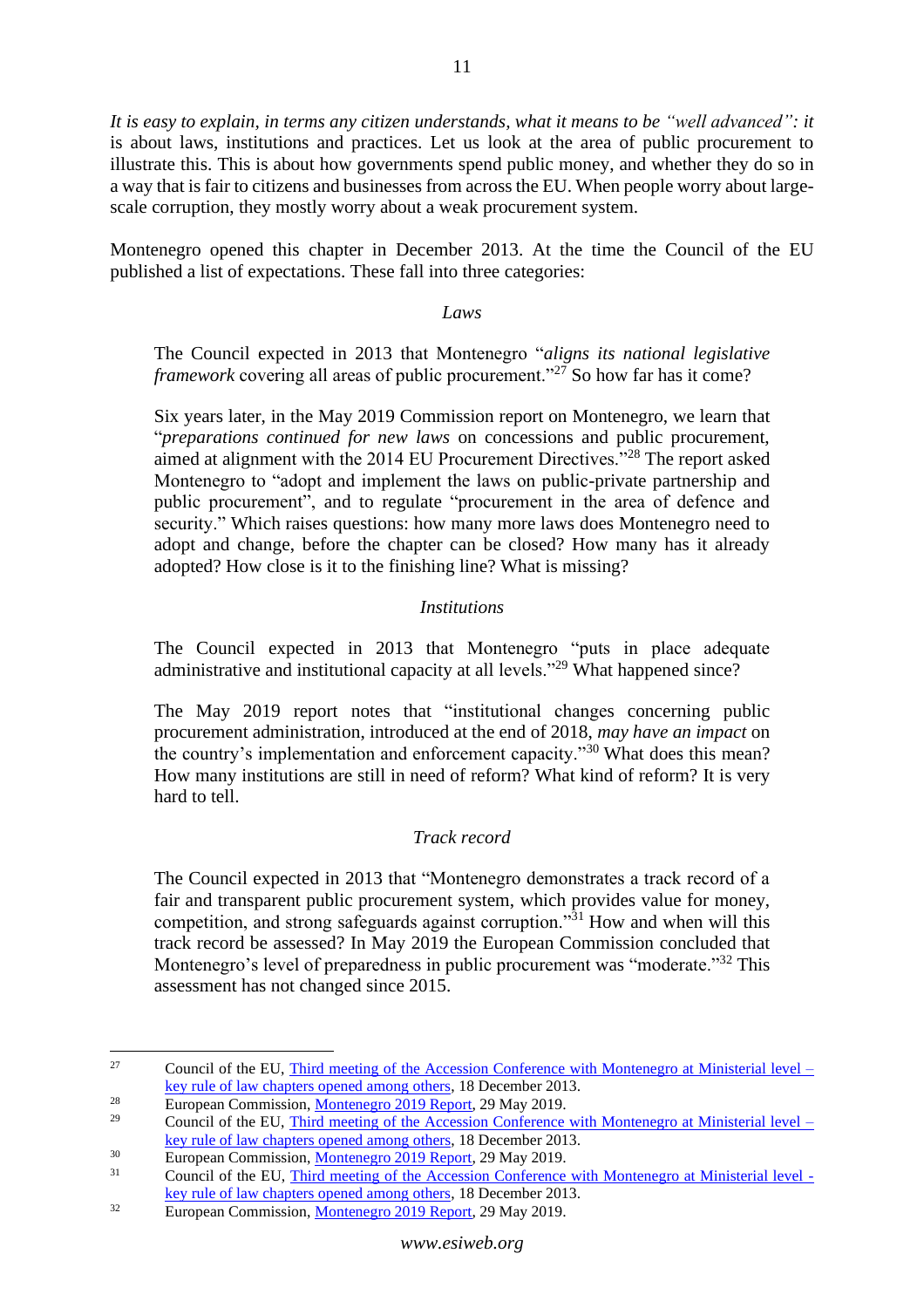Sceptical parliamentarians across the EU, wondering if enlargement is good for *their* citizens, in Germany and France, the Netherlands and Finland, might ask whether reforms are actually happening. Will products certified by public agencies in the potential new member state, be sound? Will judgements issued by its national courts, automatically recognised across the EU, be trustworthy? To share sovereignty with a new member means to give power to its agencies and courts. This affects everyone else in the Union.

# **In praise of checklists**

<span id="page-11-0"></span>Let us step back for a moment and ask: What is the point of the whole accession process? It is to change countries. It is to improve the quality of air, of road safety and of toxic waste dumps. It is to verify whether a prospective new member has adopted applicable EU laws and rules, has the institutions to implement them, and has the will and ability to do so (a track record). It is to build trust.

It is clear what this requires: meeting publicly known criteria and showing a track record that is assessed in a transparent manner. There are no secrets here, as the criteria to be met are the same for all EU candidates.

What is needed, instead of political theatre ("chapter openings"), is meaningful checklists. In his book *The Checklist Manifesto* the surgeon Atul Gawande describes how checklists are indispensable for any complex activity, from building skyscrapers to operations in a hospital emergency room. Without checklists airplanes would crash more often and more people would die in intensive care. The challenge is not to avoid checklists, but to have good ones.<sup>33</sup>

This is also the challenge for the European Commission, which wants to help countries that need to do thousands of things to become EU member states. It requires chapter check list to set out the following:

- − laws and rules (EU regulations and directives) that need to be transposed and implemented, broken down by area.
- − lists of institutions that are necessary to implement and to enforce EU rules, to be assessed. This includes both the public administration and the judiciary, since rules which cannot be enforced in national courts are useless. National courts are central to EU accession because they become EU courts – required to defend EU rules – on the day of membership.

There is also a need for a credible methodology to assess track records of implementation; and time for this. Think of it like a probation period.

It is experts in the European Commission who need to draw up these lists. It is the Commission that should ensure that there is communication to publics about what needs to be done and why it matters. Of course, the governments of applicants should do this as well, but if the EU has an interest in the Western Balkans changing it will be proactive. Listing the requirements, defining the tasks, assessing alignment gives the EU leverage. It is an exercise of EU power and promotes European values and interests.

<sup>33</sup> Atul Gawande, *The Checklist Manifesto. How to Get Things Right*, Picador, 2009.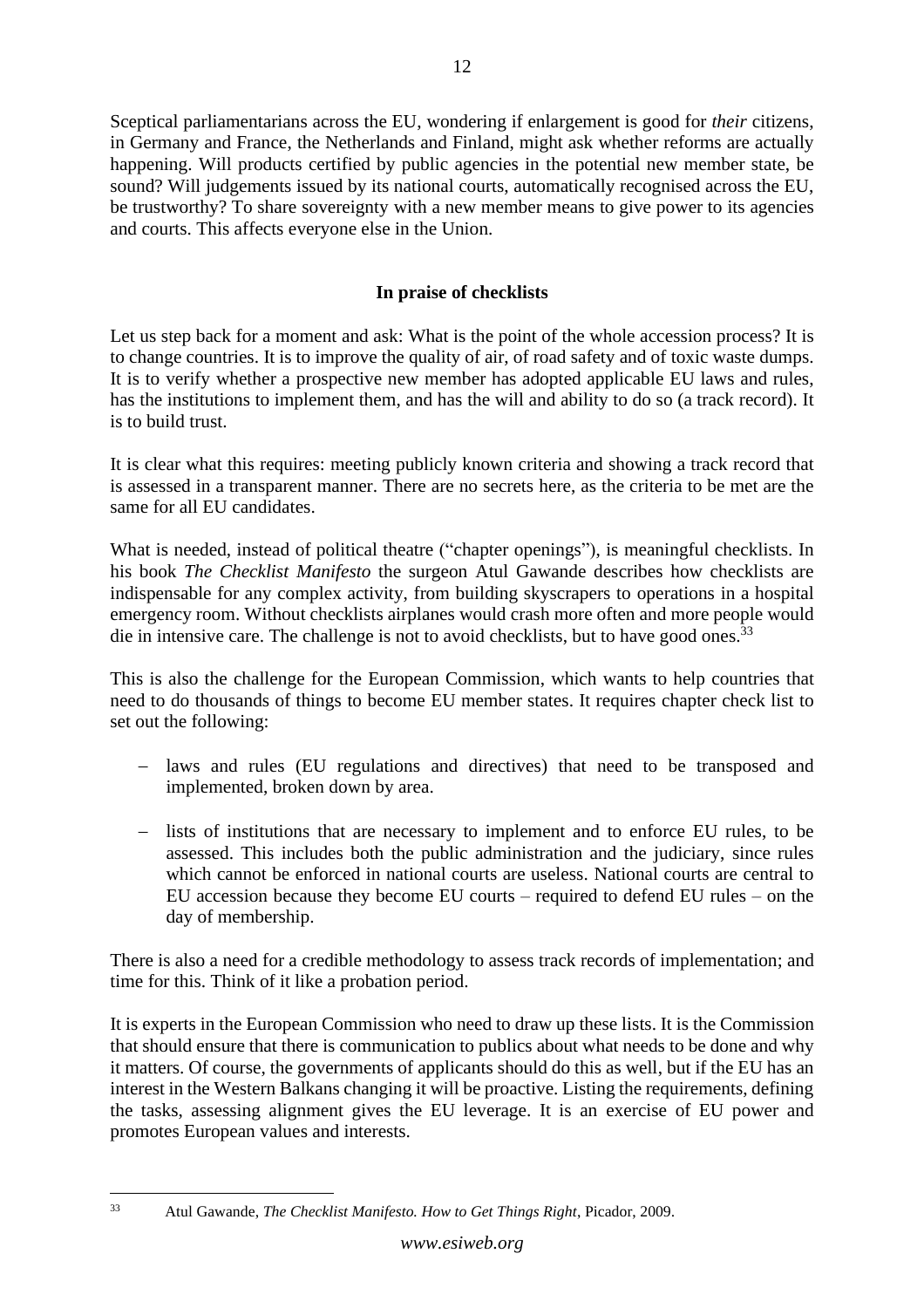The problem with the current process of accession is that it is hard to explain, both to publics in the Balkans and to sceptical EU politicians. This raises distrust and suspicions. EU accession is a complex process. It affects every aspect in the lives of citizens. That is why it must be transparent: thousands of concerned individuals – politicians, administrators, judges, companies, citizens – should understand what is happening and what is needed.

This requires quality roadmaps and quality checklists for each chapter; combined with regular convincing public assessments and feedback from the Commission. Feedback that is taken seriously and seen as useful can be a powerful motivator for civil servants. Assessments – positive or negative – that are noticed by publics can be useful for politicians. And most importantly, check lists focus efforts, in accession as in hospitals or on building sites.

# **Paradigm shift**

<span id="page-12-0"></span>The EU needs to square the North Macedonia/Albania circle. But it must also reform the accession process, make it truly merit based and restore a credible interim goal that inspires real change, while reducing the sense in EU members that further enlargement is risky. This is possible through a reform that builds on the current system, but makes four crucial changes:

# **1. A two-stage process**

The **goal of talks** remains full accession, while the **intermediate goal** is to offer Single Market entry. In a paper circulated in late 2019 France suggested seven different stages. This idea can be simplified: there might be *two* stages. The first stage is joining the Single Market and implementing all policy reforms needed for membership of the European Economic Area, such as public procurement, consumer protection and environment protection (see annex 3). Chapters to be closed in the next years are those that lead to the Single Market.

# **2. Opening and closing all chapters together**

Instead of opening and closing chapters one by one, they could all be opened at the beginning and closed all at once at the end, after all conditions have been met; there is no point in closing a chapter in 2020 if accession to the Single Market or to the EU takes place many years later; in the meantime the acquis and conditions will change.

## **3. The rule of law becomes even more central**

All democracy, rule of law and human rights conditions must be fully met before any country can join the Single Market. At this moment, accession to the EU is beyond the political horizon of Balkan countries, so they may feel little pressure from their publics to carry out perhaps inconvenient rule of law reforms. With a two-stage process there would be a meaningful goal within reach. *But rule of law conditions would be as demanding for joining the Single Market as for full membership, and monitoring of these even stricter (see below)*. In this way the EU regains leverage in the next years.

## **4. Reversibility**

If any country seriously violates basic human rights or undermines the independence of the judiciary (as happened in Turkey in recent years) it should be possible to suspend the accession process more easily, with just a simple majority of members voting.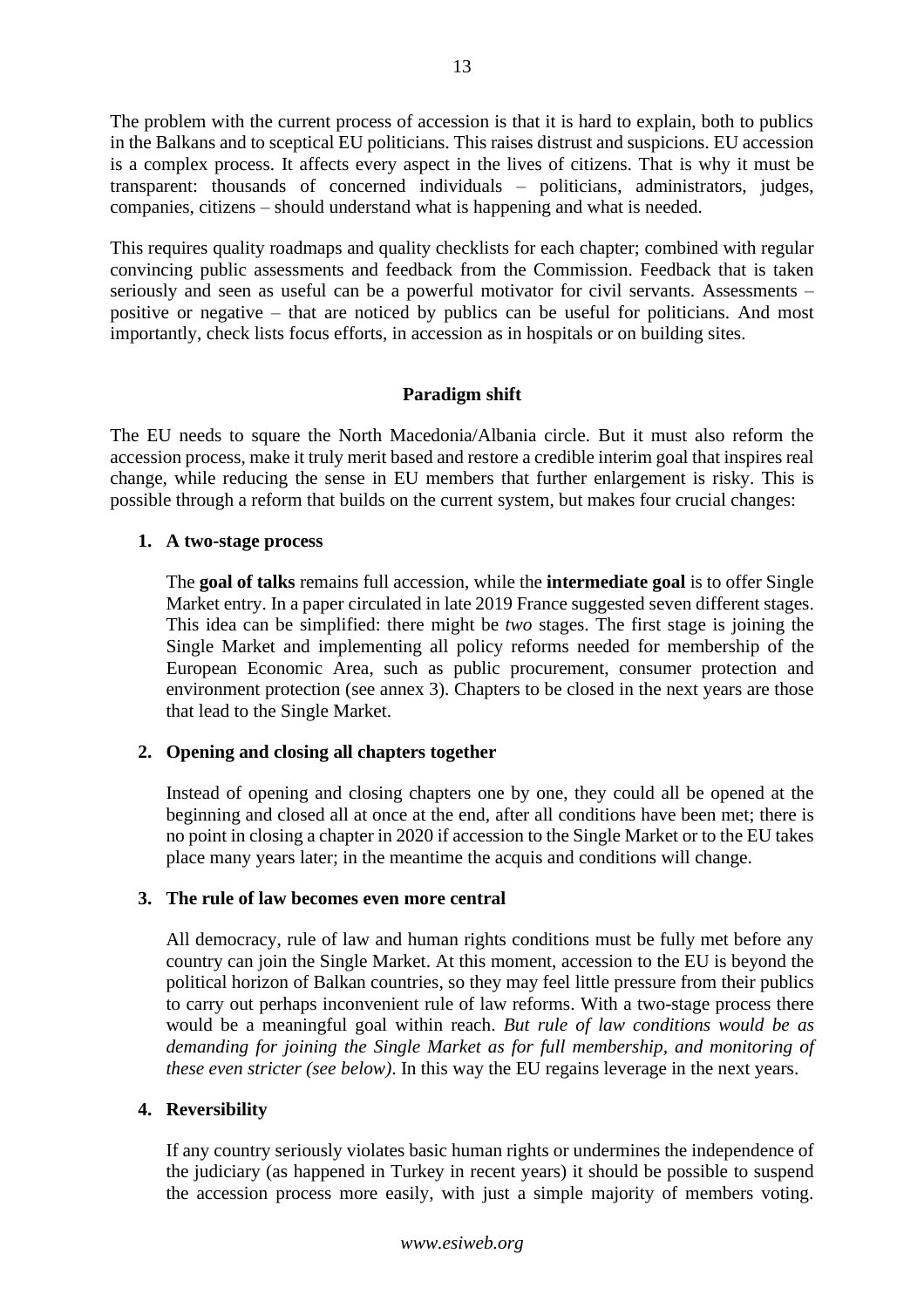Suspension should have real effects such as freezing pre-accession funding. And it should also be possible to restart it with a simple majority so that there is less reluctance to suspend it.

The EU has no interest in slowing down reforms in the Western Balkans, but in assessing, after reforms have been done, how sustainable they are.

Such a reform would also end the political drama surrounding Balkan enlargement in the news cycle in the next few years: there would be no need for more summit disagreements, no cliffhanger debates on whether to open this chapter or allow that country to move ahead; dramas which create the (misleading) impression in the public that a large number of countries are about to become full members.

What else is in it for the EU? Politicians in EU member states need to be able to answer two questions: First, does the accession of new members make the EU stronger? Is it good for current members? (*Because, if not, why do it?*) Second, does enlargement to the Western Balkans pose risks? Is it possible that the new members will import new problems, make it harder to reach agreements, undermine an already fraying EU consensus on basic rule of law standards? (*Because, if yes, why do it?*) A third question sometimes put – might the region fall back into instability without countries being accepted as members? – answers itself: if Western Balkan countries are so fragile that *not* joining might lead to a security crisis, they are far from being ready to be members. EU membership is too demanding to be a safety net for failing states.

The prospect of new members joining will make the EU stronger if it increases the leverage of current members in a region that matters to them; if it helps this region catch up; if it allows the EU to set standards. The best way to contain risks is to demand evidence that potential members are able and willing to meet obligations and play a constructive role. The way to convince EU sceptics is to see future members do this before they join.

## **Rule of law and vital signs**

<span id="page-13-0"></span>The Commission might also consider changing how it measures and communicates about the central issue of the state of the rule of law in accession countries. What matters here is not whether courts are independent on paper but whether they are independent in reality when put under stress. It also is irrelevant what the law on public broadcasting says when there is only one point of view that is being broadcast.

The best approach is to be selective but thorough. Like doctors and nurses in a hospital, who measure and record the **vital signs** of every patient – heart-beat, blood pressure, temperature, breathing and pain levels – for signs of trouble, EU expert groups should carry out intense indepth assessments of key rule of law issues, focusing not on the institutional set-up but on *outcomes*. This would sharpen everyone's focus. The goal is to develop a set of clearly defined indicators of democratic health which *all* countries would be expected to do well on and which everyone can understand. For instance, the following could be vital signs to check regularly:

− In-depth trial monitoring of selected important trials (corruption, organised crime) in all countries to see whether the judiciary is truly independent under stress, leading to public reports. In fact, the European Commission's February 2018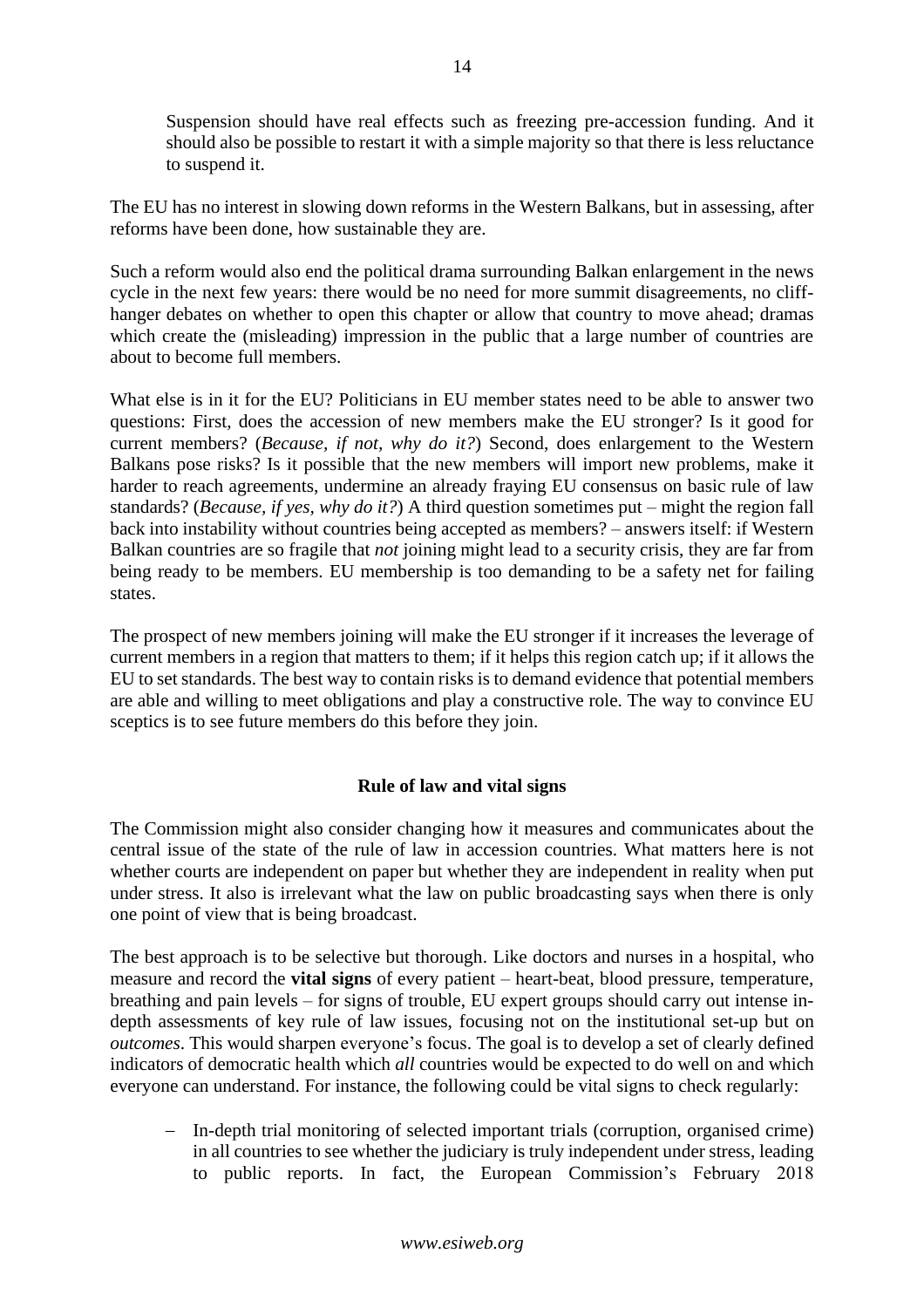communication on the Western Balkans suggested that "trial monitoring in the field of serious corruption and organised crime should be introduced."34

- − In-depth assessments of actual corruption experiences (not just perceptions) in different sectors of society, to see progress over time in reducing these. The European Commission should commission corruption surveys and draft Western Balkans Anti-Corruption Reports, using the same methodology as was used for the EU member states in 2014.<sup>35</sup> A new report could be published every few years, assuring comparability between countries and over time.<sup>36</sup>
- In-depth assessments whether security services (including the intelligence sector) are truly under parliamentary control – unlike the situation in North Macedonia under Nikola Gruevski or what happens in Turkey today. This could build on the experience in North Macedonia from 2015 and 2017 when an expert group led by former Commission official Reinhard Priebe went there, assessed the situation and produced concrete recommendations.<sup>37</sup>
- In-depth monitoring of national broadcasters to assess pluralism in political coverage (using the methodology developed and used during election observation missions led by the OSCE's Office for Democratic Institutions and Human Rights – ODIHR). $38$
- − In-depth assessment of how the weakest in societies are treated (orphans, prisoners, minorities) which is a way to assess not just human rights, but also institutional capacity.

In each case in-depth assessments would lead to hard-hitting public reports following expert missions to all six Western Balkan countries; and findings would be communicated in ways voters can also understand.

# **What is the reward?**

<span id="page-14-0"></span>Some might ask, both in the Western Balkans and in the EU, what would be the ultimate incentives for societies and leaders in the region to take part in such a process? Why is it good to meet the conditions and join the biggest Single Market in the world? The best answer is short and memorable: Lithuania. Estonia. Romania.

<sup>&</sup>lt;sup>34</sup> European Commission, A credible enlargement perspective for and enhanced EU engagement with the [Western Balkans,](https://ec.europa.eu/commission/sites/beta-political/files/communication-credible-enlargement-perspective-western-balkans_en.pdf) 6 February 2018, pp. 3 and 4.

 $\frac{35}{20}$  European Commission, <u>EU Anti-Corruption Report</u>, 3 February 2014.

For more on this proposal see ESI, Measuring Corruption. The case for deep analysis and a simple [proposal,](https://www.esiweb.org/pdf/esi_document_id_162.pdf) 19 March 2015.

<sup>&</sup>lt;sup>37</sup> European Commission, The former Yugoslav Republic of Macedonia: Recommendations of the Senior [Experts' Group on systemic Rule of Law issues relating to the communications](https://ec.europa.eu/neighbourhood-enlargement/sites/near/files/news_corner/news/news-files/20150619_recommendations_of_the_senior_experts_group.pdf) interception revealed in [Spring 2015,](https://ec.europa.eu/neighbourhood-enlargement/sites/near/files/news_corner/news/news-files/20150619_recommendations_of_the_senior_experts_group.pdf) 8 June 2015; [The former Yugoslav Republic of Macedonia: Assessment and](https://ec.europa.eu/neighbourhood-enlargement/sites/near/files/2017.09.14_seg_report_on_systemic_rol_issues_for_publication.pdf)  [recommendations of the Senior Experts' Group on systemic Rule of Law issues 2017,](https://ec.europa.eu/neighbourhood-enlargement/sites/near/files/2017.09.14_seg_report_on_systemic_rol_issues_for_publication.pdf) 14 September 2017.

<sup>38</sup> OSCE, [Methodology.](https://www.osce.org/odihr/elections/methodology)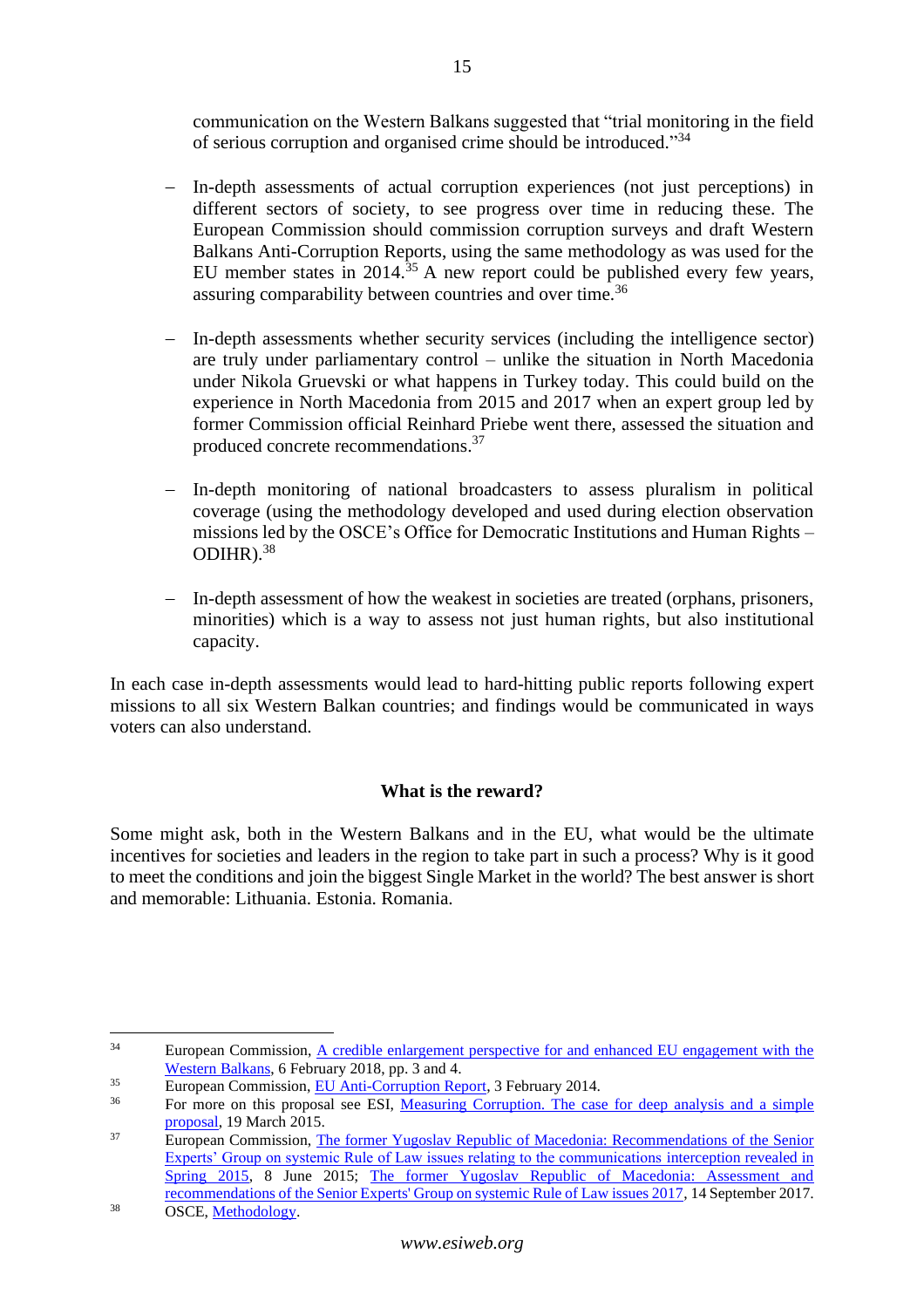

*Vilnius* 

Lithuania went from 37 percent of EU average GDP per capita in 1999 to 81 percent in 2018.<sup>39</sup>

This is remarkable: in 1999, the year when the Helsinki summit in December decided to start accession talks with Lithuania, the country had a per capita GDP that was just a third of the average of the 28 countries that today make up the EU. One decade later, by 2009, it stood at half the EU average. And today it stands at 81 percent. It is an extraordinary convergence. But it is not unique.



*Tallinn*

Estonia stood at 40 percent of the EU average per capita GDP in 1999. By the time it joined the EU in 2004 it had already reached 54 percent. In 2018 it stood at 82 percent.

Lithuania and Estonia are small nations, like many in the Western Balkans. But the convergence of big nations setting out to join the European Union Single Market has been no less striking. Poland went from 43 percent of the EU average per capita GDP in 1995 to 50 percent in 2004 and 71 percent in 2018. Spectacular? Yes. But not as spectacular as the Eastern Balkan tiger,

<sup>&</sup>lt;sup>39</sup> GDP per capita measured in PPS (Purchasing Power Standards), which eliminates the differences in price levels between countries.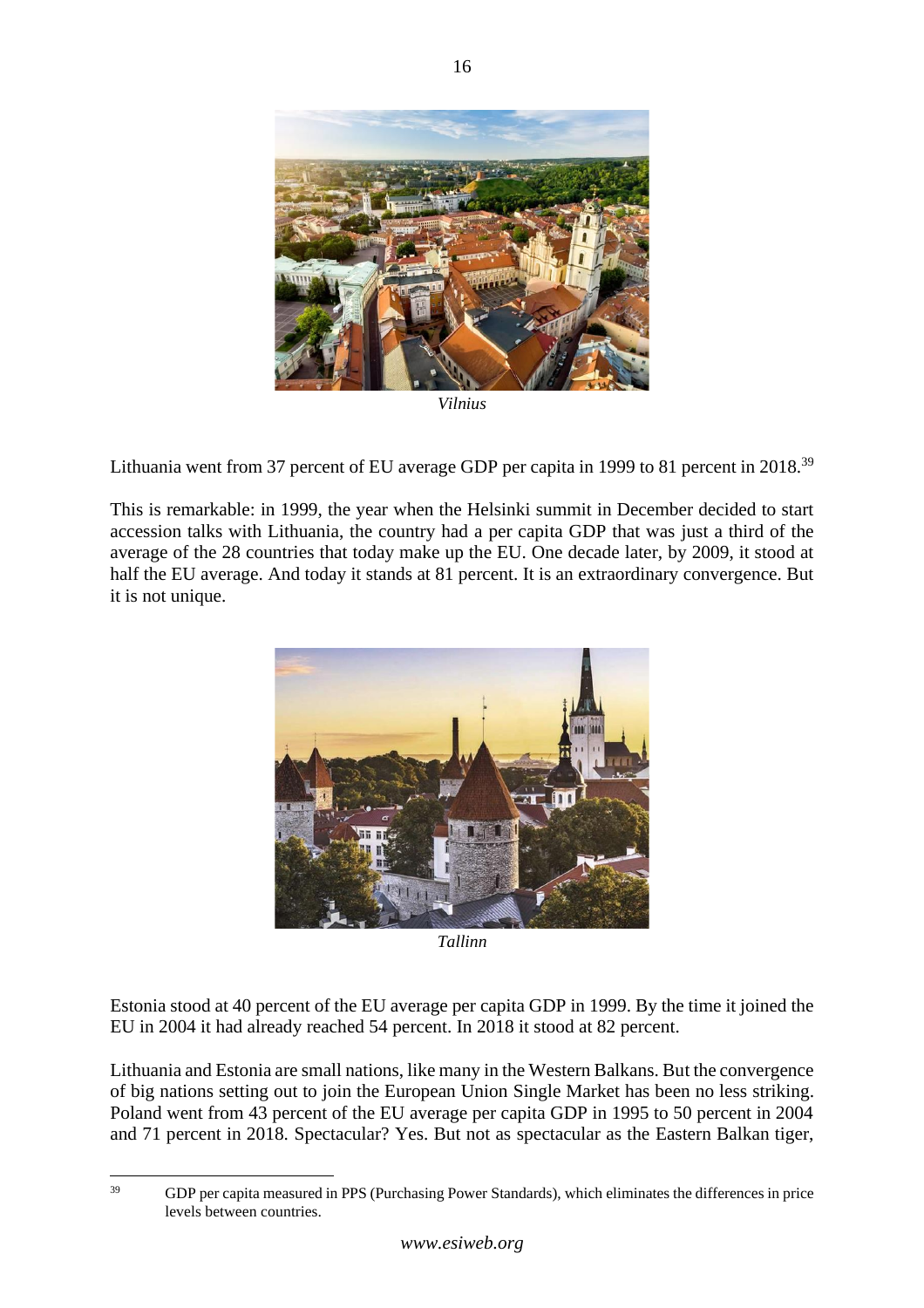Romania, which stood at 26 percent in 1999 when accession talks were opened. It was then the poorest candidate country. In 2018 it stood at 66 percent.

Here is a remarkable fact about recent European economic history: carrying out the reforms needed to join the Single Market and to join the EU has been phenomenally beneficial for peripheral economies. And this – a realistic promise of a better life – is the most powerful incentive for Western Balkan reformers.

| Country         | 1999 | 2018    | 2018/1999 |
|-----------------|------|---------|-----------|
| Lithuania       | 36.8 | 80.8    | $+44.0$   |
| Estonia         | 40.0 | 81.6    | $+41.6$   |
| Romania         | 26.4 | 65.6    | $+39.2$   |
| Latvia          | 34.8 | 68.9    | $+34.1$   |
| Bulgaria        | 27.3 | 50.8    | $+23.5$   |
| Slovakia        | 50.4 | 73.1    | $+22.7$   |
| Poland          | 47.7 | 70.3    | $+22.6$   |
| Hungary         | 51.2 | 70.7    | $+19.5$   |
| $C$ zech R.     | 72.2 | 90.5    | $+18.3$   |
| Croatia         | 46.3 | 62.9    | $+16.6$   |
| Slovenia        | 80.4 | 86.9    | $+6.5$    |
| North Macedonia | n/a  | $36.2*$ | n/a       |
| Serbia          | n/a  | 39.9    | n/a       |

*GDP per capita (in purchasing power standards), EU-28=100<sup>40</sup>*

\* 2017

Note: catching up is possible. North Macedonia today is at the level of development where Lithuania was in 1999. Serbia today is where Estonia was in 1999. Bosnia 2018 is the Romania of 1999. Countries can change. Enlargement policy can have a major impact. For this is must be credible, merit based and serious. It has happened before. It can happen again.

# **Conclusion**

<span id="page-16-0"></span>This paper sets out a way to change the trajectory of a presently never-ending nontransformative process. The argument in a nutshell:

EU Balkan enlargement is **only possible if it is deeply transformative**. None of the current candidates and potential candidates have a chance of joining without a deep transformation of their institutions and economies.

The Balkan enlargement process is **not transformative right now**. It does not inspire politicians or thousands of civil servants to make the focused and intense efforts that are required to transform Montenegro or Serbia, Kosovo or Bosnia and Herzegovina.

<sup>40</sup> Eurostat, "Main GDP aggregates per capita, percentage of EU28 total per capita (based on million purchasing power standards), current prices" [nama\_10\_pc], accessed 14 January 2020 (in order to access these data, you need to navigate the [Eurostat database](https://ec.europa.eu/eurostat/data/database) to the respective table modify the variables in the Eurostat database accordingly).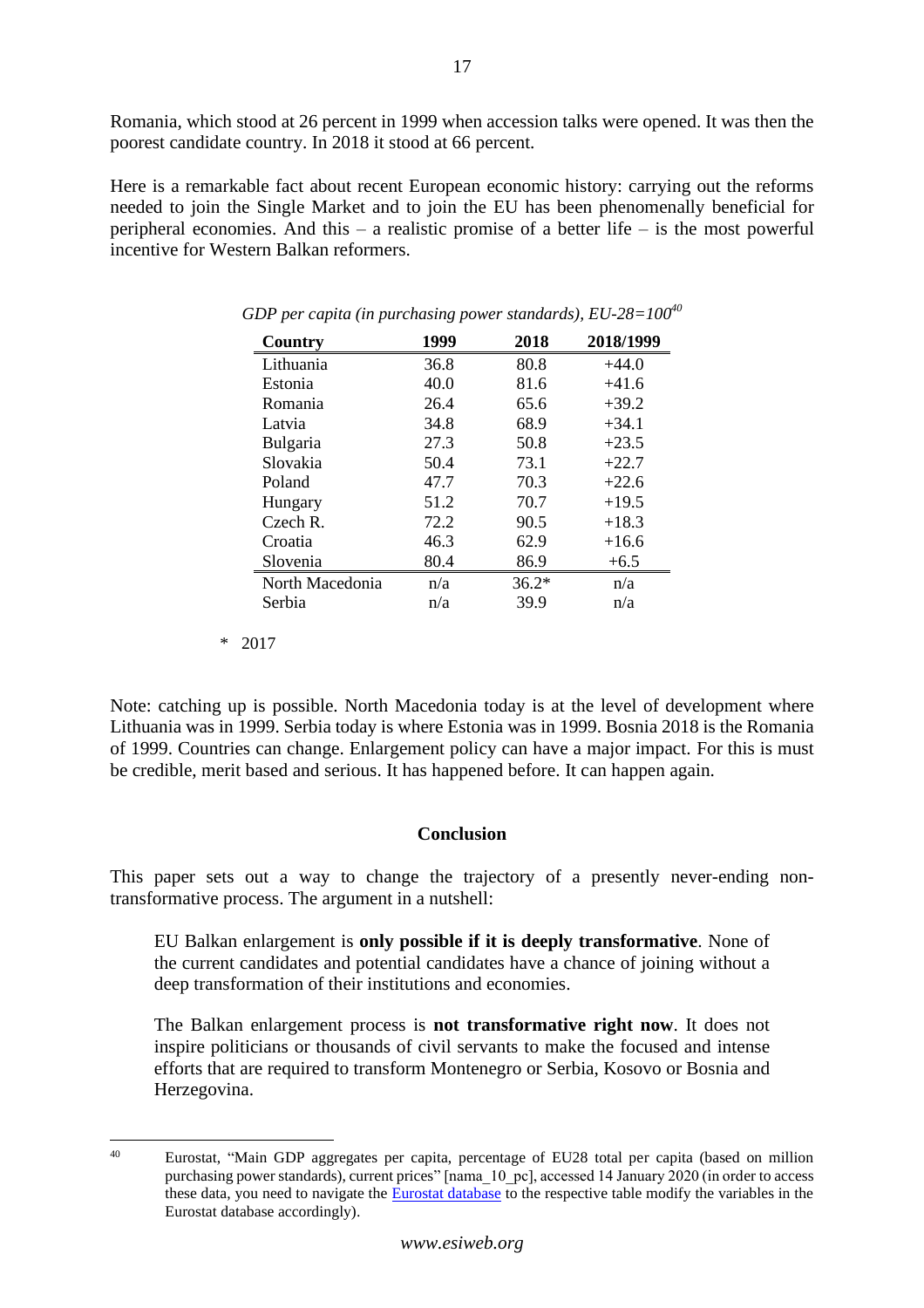Currently **countries are trapped in a vicious circle of low expectations and few reforms.** This is as true for frontrunners (Montenegro, Serbia) as for laggards (Bosnia and Herzegovina, Kosovo).

In recent years countries which believed that they are about to start accession talks have worked hard towards them as a **meaningful and inspiring interim goal**. Politicians in Montenegro (before and right after accession talks began in 2012), Serbia (between 2010 and 2014), North Macedonia (at the time of answering the questionnaire and gaining candidate status 2004-2005 and again between 2017 and today), Albania (since 2014) and also Turkey (between 1999 and the start of accession talks in 2005) managed to carry out difficult reforms.

Why did the goals of obtaining candidate status and then starting talks, which fall very much short of full membership, inspire reforms? Because it was seen as meaningful:

- − It was seen as taking countries **closer to the ultimate goal** of membership.
- − It was seen **to depend on a country's own efforts**.
- − It seemed **clear** to politicians and civil servants what needed to be done.

Today, after talks start, the prospect of joining disappears into the distant future. *Whether a country becomes a full member will not depend on its efforts alone.* It depends on the state of the EU in the distant future. France doubts publicly that the EU will be strengthened by having more members, a doubt shared by other member states. When will this change? Nobody can tell. This means that currently, once talks start, credible interim goals disappear. The opening of chapters is NOT a credible interim goal. And money is not a strong tool to incentivise change. Serious EU money takes many years to programme and spend. For civil servants this is more work. For politicians it is no quick reward. More money would be very useful to support reformers; but it cannot create them.

However, joining the Single Market by 2025 would be a realistic goal for Balkan frontrunners. Joining the Single Market by 2030 should be a realistic goal for all Western Balkan countries. This should only depend on them. They would then enjoy the four freedoms – the free movement of goods, capital, services, and labour – that Norway and Iceland enjoy today. After they join, they could show to sceptics that they can sustain the discipline of being inside; and develop a track record. For this the rule of law is crucial: only by protecting it will countries be allowed to join the Single Market and only by preserving it can they become full members.

This is not a detour, but a station on the road to full accession. It is the boldest realistic proposal on the table now. If Paris, The Hague, and Rome agree on it, it could happen.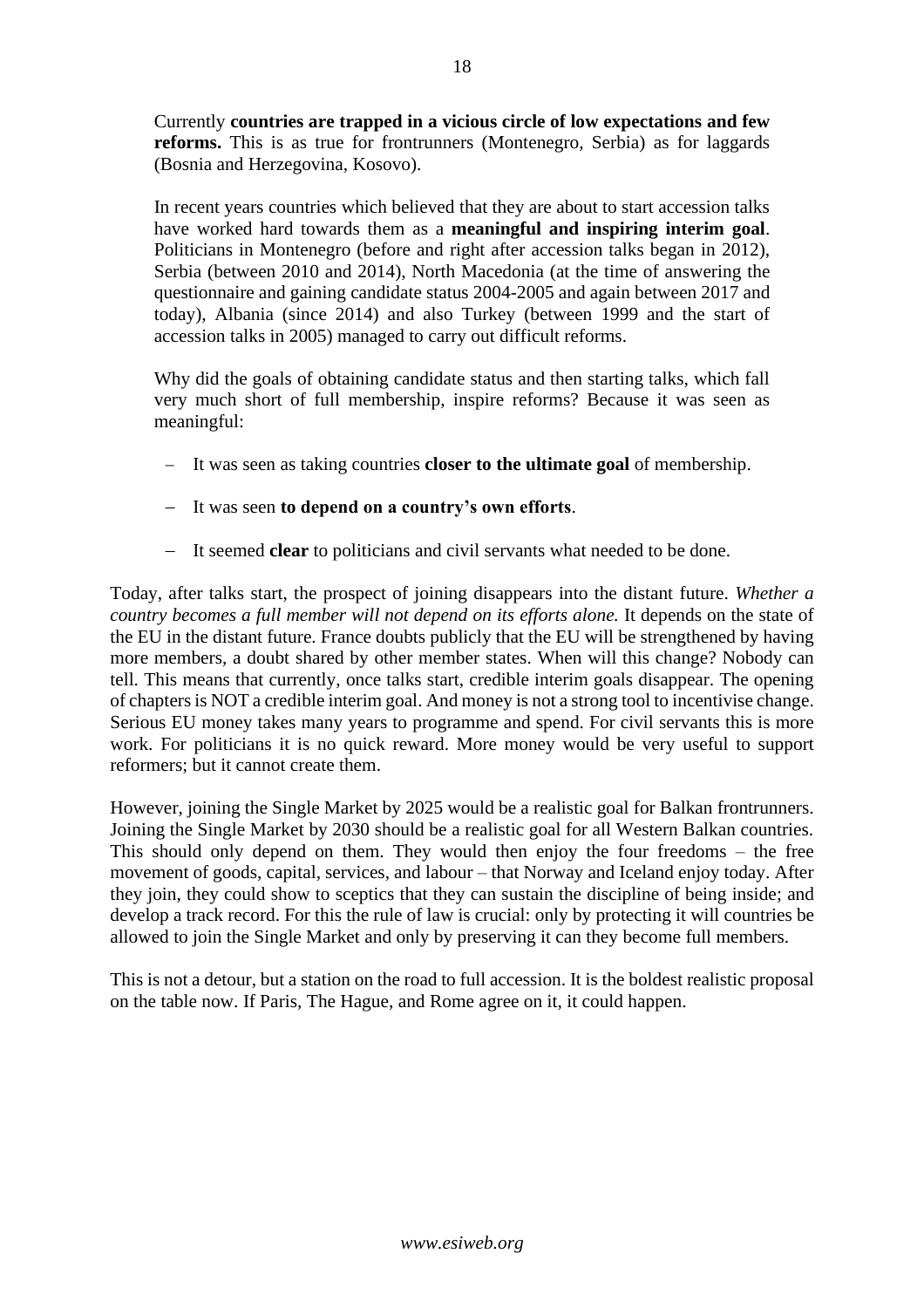# **Annex 1: The track-record of the two-step approach**

<span id="page-18-0"></span>In his inaugural speech to the European Parliament in January 1989 late European Commission President Jacques Delors posed the question how to "reconcile the successful integration of the Twelve without rebuffing those who are just as entitled to call themselves Europeans?" He offered a "more structured partnership with common decision-making and administrative institutions". 41

Delors was talking about the members of the European Free Trade Association (EFTA), the second West European trade block next to the EU. It was founded in 1960 by countries that did not want to or could not join the EU (then European Communities): Austria, Denmark, Norway, Portugal, Sweden, Switzerland and the UK (Iceland, Finland and Lichtenstein joined later).

By the time of Delors' speech, Denmark, the UK and Portugal had already left EFTA to become EU members. Less than two months later the remaining EFTA members took up Delors' offer and started negotiations.<sup>42</sup> Three years later Austria, Finland, Iceland, Norway and Sweden signed the European Economic Area (EEA) agreement, on 2 May 1992. They became members of the Single Market on 1 January 1994.<sup>43</sup> Austria, Finland and Sweden acceded to the EU a year later, on 1 January 1995, only 23 months after EU membership negotiations had started in February 1993.

Only through membership in the EEA was such a quick accession to the EU possible. As Anders Olander, a former negotiator of Sweden, put it:

"For my country, Sweden, it was a stepping-stone towards full membership of the EU. Without the EEA Agreement, and the process leading up to  $it -$  the best European Integration School that I can think of – we would not have been able to conclude our accession negotiations so easily and rapidly as was the case."<sup>44</sup>

Veli Sundbäck, the former chief negotiator of Finland, shares this view: "For us in Finland the EEA greatly facilitated our accession negotiations."<sup>45</sup>

Any country that adopts all the legislation, sets up all the institutions and implements all the policies required for membership of the single market has already made the largest part of the reforms necessary to become an EU member. It is like for a runner to have already reached kilometre 30 of a 42 kilometres' marathon.

Every West Balkan country that meets the Single Market criteria would have taken a gigantic step towards meeting the EU membership criteria. It would have proven that it can carry out ambitious and demanding reforms. And its image would improve significantly.

<sup>41</sup> Jacques Delors, "Statement on the broad lines of Commission policy", extracts reprinted in: Marius Vahl (ed), *[European Economic Area 1994-2009, EFTA Commemorative publication](https://www.efta.int/media/publications/efta-commemorative-publications/eea15.pdf)*, 2009, p. 12f.

<sup>42</sup> Marius Vahl (ed), *[European Economic Area 1994-2009, EFTA Commemorative publication](https://www.efta.int/media/publications/efta-commemorative-publications/eea15.pdf)*, 2009, p. 15.

Switzerland concluded the negotiations but could not become a member because its citizens voted against EEA membership in a referendum.

<sup>44</sup> Anders Olander, "What we learned from the EEA negotiations", in Marius Vahl (ed), *[European Economic](https://www.efta.int/media/publications/efta-commemorative-publications/eea15.pdf)  [Area 1994-2009, EFTA Commemorative publication](https://www.efta.int/media/publications/efta-commemorative-publications/eea15.pdf)*, 2009, p. 30.

<sup>45</sup> Veli Sundbäck, "The EEA Negotiations – Bumpy Road, Worth Travelling", in Marius Vahl (ed), *[European Economic Area 1994-2009, EFTA](https://www.efta.int/media/publications/efta-commemorative-publications/eea15.pdf) Commemorative publication*, 2009, pp. 26-28.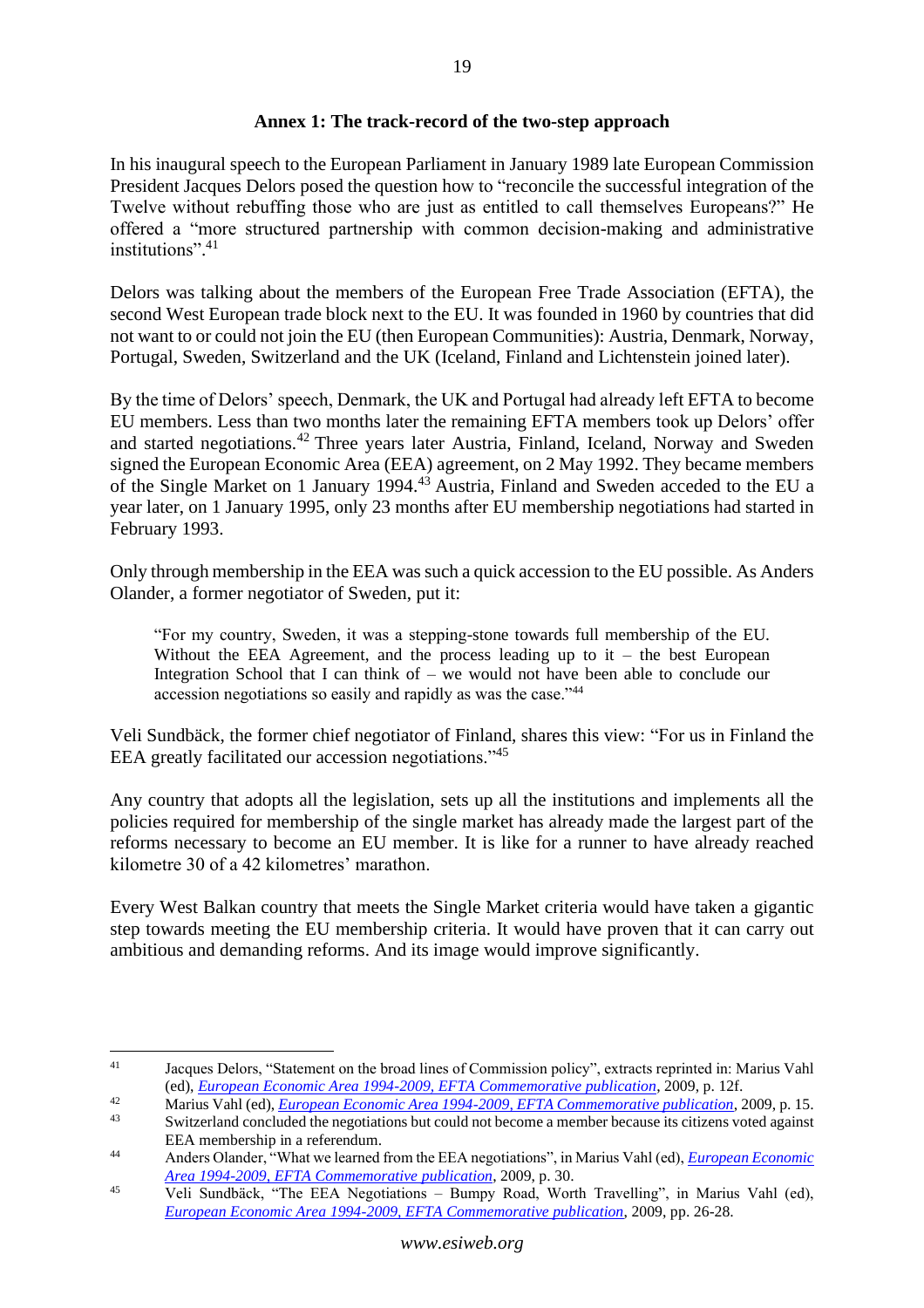# **Annex 2: Will the Western Balkans enjoy freedom of movement of people?**

<span id="page-19-0"></span>In all EU membership negotiations this century the EU insisted that its member states had the right to apply restrictions on the free movement of workers for up to seven years after accession.

There were always member states, however, which decided not to apply any restrictions at all. Citizens of the 10 new members joining in 2004 could immediately work in Ireland, Sweden and the UK. Citizens of Bulgaria and Romania (joined in 2007) could immediately work in Cyprus, the Czech Republic, Estonia, Finland, Latvia, Lithuania, Poland, Slovakia, Slovenia and Sweden. Citizens of Croatia (joined in 2013) could immediately work in Bulgaria, the Czech Republic, Denmark, Estonia, Finland, Hungary, Ireland, Latvia, Lithuania, Poland, Portugal, Romania, Slovakia and Sweden.

Today all citizens of EU member states can work in all countries that are part of the Single Market, except for Croatian citizens (who still cannot work in Austria and Switzerland).

A similar scheme would apply to citizens of Western Balkan countries that join the Single Market. The number and lengths of restrictions would depend on the labour market situations.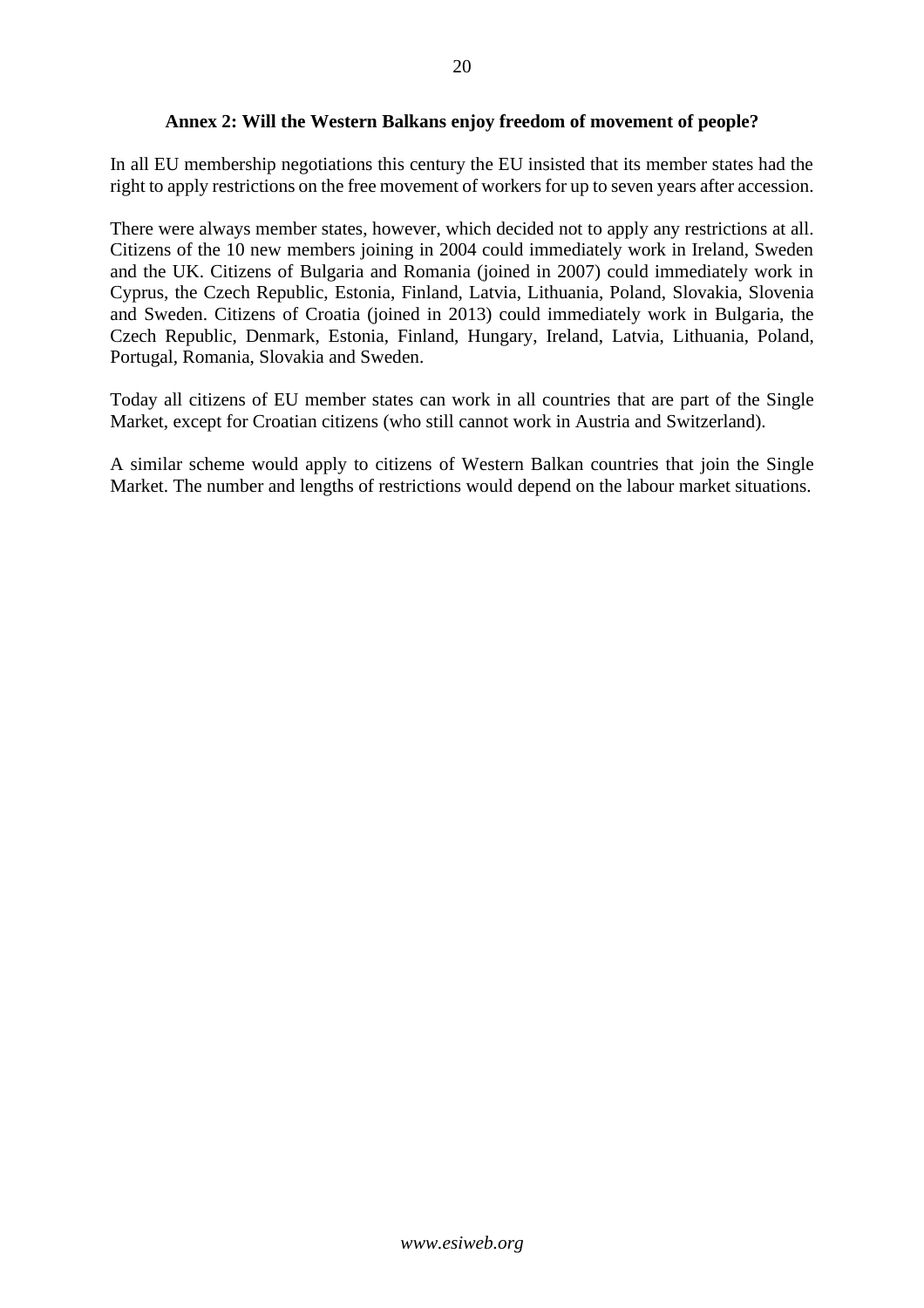## **Annex 3: Areas covered by the Single Market (in the EEA)**

<span id="page-20-0"></span>The following list provides an overview of all areas covered by the Single Market (in brackets the length of the respective annexes in the EEA Agreement that list the regulations, decisions and other legislation that need to be implemented in each area):

# *I. Free movement of goods (792 pages)*

- 1. Veterinary and phytosanitary matters (281)
- 2. Technical regulations, standards, testing and certification (463)
- 3. Product liability (2)
- 4. Energy (46)

#### *II. Free Movement of Workers and self-employed persons (35)*

- 5. Free movement of workers (3)
- 6. Social security (13)
- 7. Recognition of professional qualifications (19)

# *III. Right of establishment and provision of services (267)*

- 8. Right of establishment (5)
- 9. Financial services (120)
- 10. Services in general (4)
- 11. Electronic communication, audio-visual services & information society (25)
- 12. Transport (113)

#### *IV. Free movement of capital (4)*

13. Free movement of capital (4)

#### *V. Competition and common rules (47)*

- 14. Competition (11)
- 15. State aid (13)
- 16. Procurement (14)
- 17. Intellectual property (9)

#### *VI. Horizontal provisions (244)*

18. Health & safety at work, labour law, equal treatment for men & women (14)

- 19. Consumer Protection (7)
- 20. Environment (67)
- 21. Statistics (143)
- 22. Company Law (13)